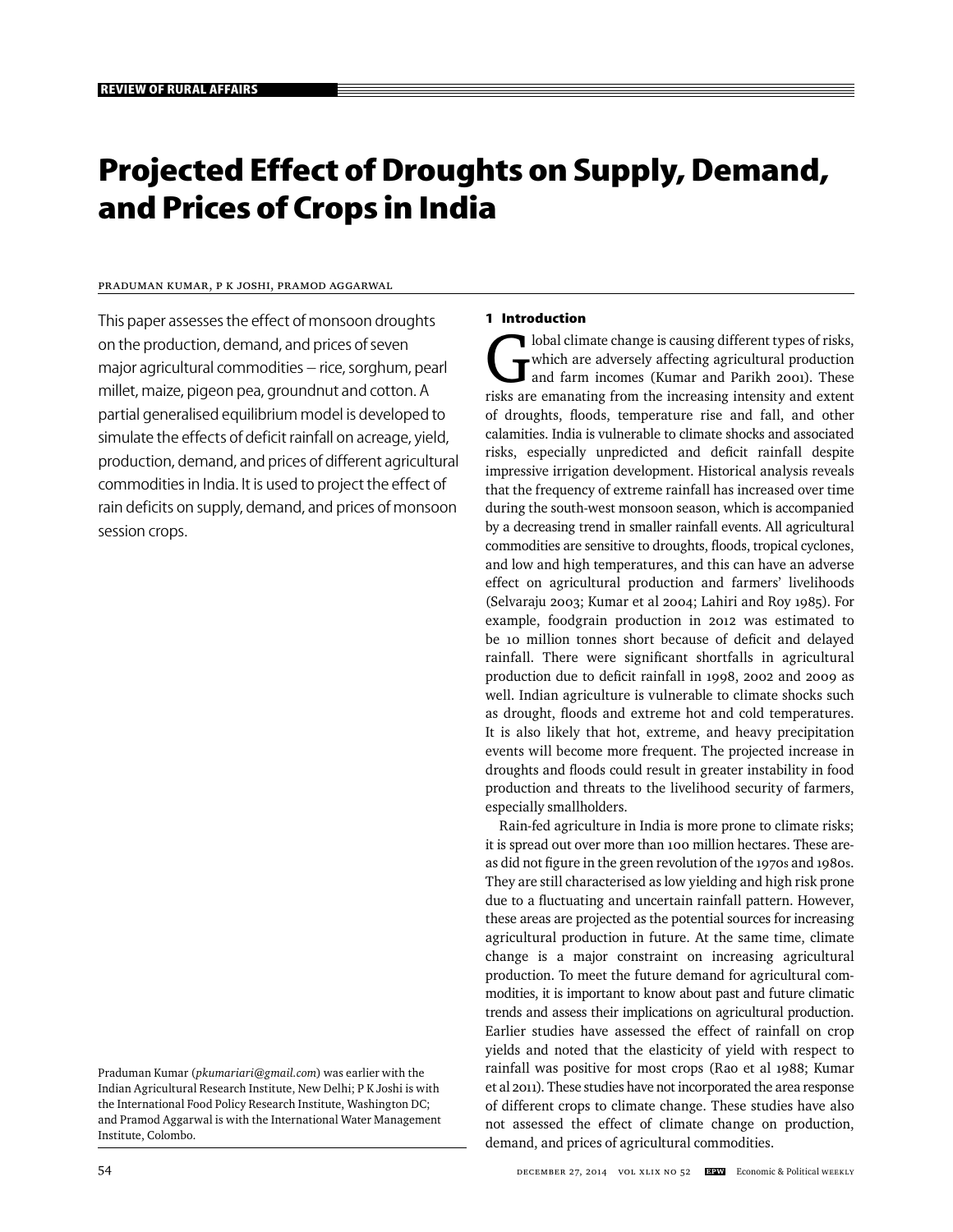This study is an attempt to estimate the effect of rainfall on the supply and demand sides of agricultural commodities, and their implications for prices. The main purpose is to assess the effect of deficit rainfall (lower and erratic rainfall and its distribution) on crop acreage and yield by incorporating the rainfall intensity (measured by deficit monsoon) and rainy days intensity (measured by distribution of rainfall) on acreage and the yield response model. A partial generalised equilibrium model was developed to simulate the effects of deficit rainfall on acreage, yield, production, demand, and prices with the following specific objectives. (1) To analyse area and yield responses to rainfall for principal rainy season crops in India.

(2) To build supply, demand, and price models and analyse the potential effect of rainfall intensity and distribution on supply, demand, and prices of selected agricultural commodities in the past and future.

(3) To project supply of and demand for selected agricultural commodities in India until 2030 under different rainfall scenarios.

## **2 Analytical Approach**

## **Monson Session Crops**

The study purposively selected seven important crops grown during the rainy season. These were rice, sorghum, pearl millet, maize, pigeon pea, groundnut and cotton. These crops account for nearly 77% of total cropped area during the monsoon period in the country. These crops are sensitive to rainfall intensity and distribution for area allocation and yield.

#### **Data**

Data on area, production, and yield of all the selected agricultural commodities from 1980 to 2005 was obtained from the Ministry of Agriculture. Input and output data for selected commodities were from the "Comprehensive Scheme for the Study on Cost of Cultivation of Principal Crops" compiled by the Directorate of Economics and Statistics (DES), Government of India. State-wise weather data for the same period was estimated from the gridded data available from the Indian Institute of Tropical Meteorology.

#### **The Crop Model**

It is important how we define the climate variables to estimate the responses of various parameters. Earlier studies have included the intensity of climate variables on a monthly or yearly basis. Chen et al (2004) included the monthly average temperature and precipitation and also the seasonal mean of both temperature and precipitation. Kumar et al (2011) included the annual precipitation and the number of wet days, with both monthly and seasonal measures. Following these studies, we included both monthly and seasonal measures of climatic parameters in the analysis. Monthly average precipitation and temperature in the area and yield response model could not turn out to be of the expected signs with excepted levels of significance. Therefore, we included monthly precipitation and number of wet days in a quadratic functional form and defined monthly rainfall and

wet days as percentage deviation from normal rainfall and percentage deviation from normal number of rainy days, respectively. Using these variables, the responses turned out to be significant and had expected signs for measuring the response for most of the crops. Based on the sowing and growing seasons, important months were identified and included as the climatic variables (precipitation and number of wet days) for these months in the area and yield response functions as shown in Appendix Table 1 (p 61). Initial results did not indicate any significant effect of temperature on monsoon crops and hence was ignored. In this study, we defined drought elasticity as the sum of elasticities of negative deviation in rainfall and the number of rainy days from the normal rainfall and normal rainy days.

## **Supply Model**

Supply of any crop is determined by area, yield, total factor productivity, and climate response on area and yield. Therefore, the supply model can be expressed as:

$$
S = S (A, y, TFP, CL)
$$

where, *A* is crop area, *y* is crop yield, *TFP* denotes total factor productivity, and *CL* is climate factors, defined by rainfall intensity and distribution.

## **Area Model**

At the first stage, we estimated the area response model of selected crops as specified below:

 $log A_t = (log A_{t-1}, Month-p, Month-p-sq, State dummy)$ 

## **Yield Model**

At the next stage, we estimated the yield response model as specified below:

 $\log y_t = y(\log y_{t-1}, \text{Month-P}, \text{Month-P-sq}, \text{Month-d}, \text{Month-d-sq},$ State dummy)

where, *A* is the area under crop; y is yield of crop per unit of area; *TFP* is total factor productivity of the crop; *Month-*P is per cent deviation from normal rainfall in respective months; *Month-*P*-sq* is square of per cent deviation from normal rainfall in respective months; *Month-d* is per cent deviation from normal number of rainy days during respective months; and *Month-d-sq* is square of per cent deviation from normal number of rainy days during the respective months.

The sowing months and crop growth months were included in the area and yield response functions. A state dummy was also included in the analysis to control fixed effects of states.

Area response elasticity on deviation from normal rainfall was computed as:

 $E_A^{\text{Month-P}} =$  (Regression coefficient of Month-P)/(1-Coefficient of  $log A_{t-1})$ 

 $E_{y}^{\text{Month-P}} =$  (Regression coefficient of Month-P)/(1-Coefficient of  $\log y_{t-1}$ )

 $E_{y}^{\text{Month-d}} =$  (Regression coefficient of Month-d)/(1-Coefficient of  $\log y_{t}$ .)

 $E_A^D$  = (Sum across months, the area response elasticity with respect to deviation from normal rain) x (-1)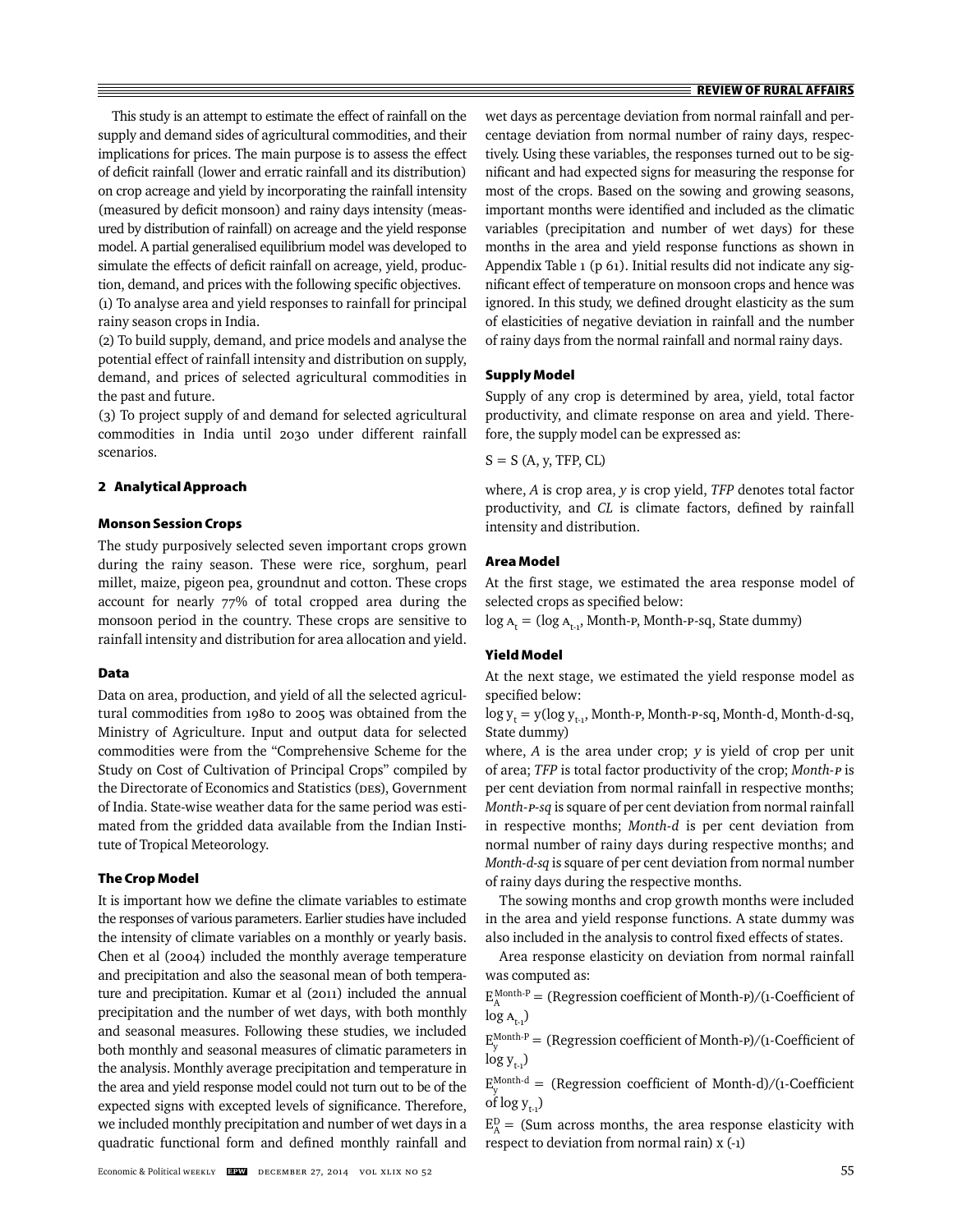$E_y^D = -(E_y^P + E_y^d)$ 

 $E_y^p =$  Sum across months, yield response elasticity with respect to deviation from normal rainfall

 $E_y^d$  = Sum across months, yield response elasticity with respect to deviation from normal number of rainy days

 $D =$  Drought intensity in percent as computed by taking the combined effect of rainfall deviation and number of rainy days  $P = Deviation from normal rainfall$ 

 $d =$  Deviation from normal number of rainy days

The area and yield response functions for rice, sorghum, pearl millet, maize, pigeon pea, groundnut, and cotton were estimated and are given in Appendix Table 2 (p 61) for acreage response and Appendix Table 3 (p 62) for yield response. Standardised coefficients were used to estimate the area and yield response elasticities with respect to climatic variations.

## **Supply Growth Model**

Supply elasticity, input-output price environment, total factor productivity (TFP), crop area (A), and rainfall variability (intensity and days) are the major factors influencing the production of agricultural commodities. Thus, the supply growth model for selected agricultural crops can be expressed as:

 $\dot{S} = E_y^P \dot{P} + \sum E_y^P \dot{p}_i + \dot{A} + T \dot{F}P + E_A^D \dot{D} + E_y^D \dot{D}$ where,

*S .* : Supply growth for selected crop

 $E_{y}^{p}$ : Yield response elasticity with respect to crop output price

*E*<sup>*p*</sup>. Yield response elasticity with respect to i<sup>th</sup> input price

*A* : Acreage growth of the commodity

*TF . P*: TFP growth of the commodity

 $E_A^D$ : Area elasticity with respect to deficit rainfall and rainy days

 $E_{y}^{D}$ : Yield elasticity with respect to deficit rainfall and rainy days

## **Demand Model**

Direct and indirect demand for different commodities was estimated by following the per capita consumer demand approach.

Following the consumer demand theory, the per capita growth in consumer demand can be expressed as:

$$
\dot{\mathbf{d}} = \mathbf{E}_{\mathbf{d}}^{\mathbf{P}} \dot{\mathbf{P}} + \mathbf{E}_{\mathbf{d}}^{\mathbf{I}} \mathbf{i}
$$
\n
$$
\mathbf{P} = [\mathbf{P}_{o}, \mathbf{P}_{S}, \mathbf{P}_{C}]
$$
\n
$$
\dot{\mathbf{d}} = \mathbf{E}_{\mathbf{d}}^{\mathbf{P}} \dot{\mathbf{P}} + \mathbf{E}_{\mathbf{d}}^{\mathbf{P}} \dot{\mathbf{P}}_{S} + \mathbf{E}_{\mathbf{d}}^{\mathbf{P}} \dot{\mathbf{P}}_{C} + \mathbf{E}_{\mathbf{d}}^{\mathbf{I}} \mathbf{i}
$$
\nwhere,\n
$$
\mathbf{P} \mathbf{M} = \mathbf{P}_{o} \mathbf{M} = \mathbf{P}_{o} \mathbf{M} = \mathbf{P}_{o} \mathbf{M} = \mathbf{P}_{o} \mathbf{M} = \mathbf{P}_{o} \mathbf{M} = \mathbf{P}_{o} \mathbf{M} = \mathbf{P}_{o} \mathbf{M} = \mathbf{P}_{o} \mathbf{M} = \mathbf{P}_{o} \mathbf{M} = \mathbf{P}_{o} \mathbf{M} = \mathbf{P}_{o} \mathbf{M} = \mathbf{P}_{o} \mathbf{M} = \mathbf{P}_{o} \mathbf{M} = \mathbf{P}_{o} \mathbf{M} = \mathbf{P}_{o} \mathbf{M} = \mathbf{P}_{o} \mathbf{M} = \mathbf{P}_{o} \mathbf{M} = \mathbf{P}_{o} \mathbf{M} = \mathbf{P}_{o} \mathbf{M} = \mathbf{P}_{o} \mathbf{M} = \mathbf{P}_{o} \mathbf{M} = \mathbf{P}_{o} \mathbf{M} = \mathbf{P}_{o} \mathbf{M} = \mathbf{P}_{o} \mathbf{M} = \mathbf{P}_{o} \mathbf{M} = \mathbf{P}_{o} \mathbf{M} = \mathbf{P}_{o} \mathbf{M} = \mathbf{P}_{o} \mathbf{M} = \mathbf{P}_{o} \mathbf{M} = \mathbf{P}_{o} \mathbf{M} = \mathbf{P}_{o} \mathbf{M} = \mathbf{P}_{o} \mathbf{M} = \mathbf{P}_{o} \mathbf{M} = \mathbf{P}_{o} \
$$

*P:* Vector of commodity prices

*Po :* Price of own commodity *P<sub>s</sub>*: Price of substitute commodity

*Pc :* Price of complementary commodity  $E_d^Z$ : Elasticity of demand with respect to Z

 $Z = [P, P_s, P_c, I]$ 

## **Indirect Demand**

 $ID = (SEED* CRAREA + OU)/POP$ OU = (FEED +WAST +INDUSE)/POP  $ID = s_1$  SEED +s<sub>1</sub>CRAREA +s<sub>2</sub> OU

## **Total Demand Growth**

 $\dot{D} = S^*ID + (1-S)\dot{d} + POP$ where,

 $P =$  Price of the i<sup>th</sup> commodity

 $I = Per$  capita consumer income

*SEED* = Seed rate of selected commodity or crop

*CRAREA* = Area under selected commodity or crop *OU*= other uses

*FEED* = Feed demand of selected commodity or crop

*WAST* = Wastages of selected commodity or crop

*POP* = Population

 $ID = Indirect$  demand per capita for seed, feed, industrial use, and wastages

*S* = Share of indirect demand in total demand

 $s_{i}$  = Share of seed demand in total indirect demand

 $s_{2}$  = Share of other uses in total indirect demand

## **Price Model**

Supply and demand relationship for each crop has endogenous and exogenous components (shifters). In the market, product prices and product quantities are endogenous (prices are actually exogenous to the farm producer, but are endogenous and determined within agricultural markets). The exogenous shifters – technology movers, population growth, income growth, indirect demand within domestic and international markets – are assumed to be given and are not determined within the markets per se. However, the equilibrium product prices are determined by equating output supply to its demand for each crop  $(s = D)$ . The models solved for prices and endogenous variables were expressed as:

 $P = P$  (Input price, TFP, A, Drought effects, Demand shifter) where, *Input price* =  $[p/P] = [w/P, b/P, m/P, r/P, o/P]$ 

*TFP* = Total factor productivity

*A* = Area under crop

*Drought effect* = Monthly rainfall deficit and rainy days: [Month-P, Month-d]

Month-P = [Apr-P, Jun-P, July-P, Aug-P]

Month-P-d = [July-P-d, Aug-P-d, Sep-P-d, Oct-P-d]

*Demand shifter* = [Income, SFIW, Population]

*p* = Vector of input price

- *P* = Output price
- $w = W$ age

 $b =$  Cost per unit of animal labour (animal wage)

*m* = Cost per unit of machine labour (machine labour price)

*r* = Cost per unit of fertiliser (fertiliser price)

*o* = other input per unit cost (Other input price)

## **Price Growth Model**

The price growth model can be expressed as

 $\dot{P} = E_P^p P + E_P^{\text{TFP}} T \dot{F} P + E_P^{\text{A}} \dot{A} + E_P^{\text{D}} \dot{D} + E_P^{\text{I}} \dot{I} + E_P^{\text{SFIW}} S \dot{F} \dot{I} W + E_P^{\text{POP}} P \dot{O} P$ 

(.) Indicate the growth

*POP* = Population

*SFIW* = Seed, feed, industrial use and wastages (Indirect demand)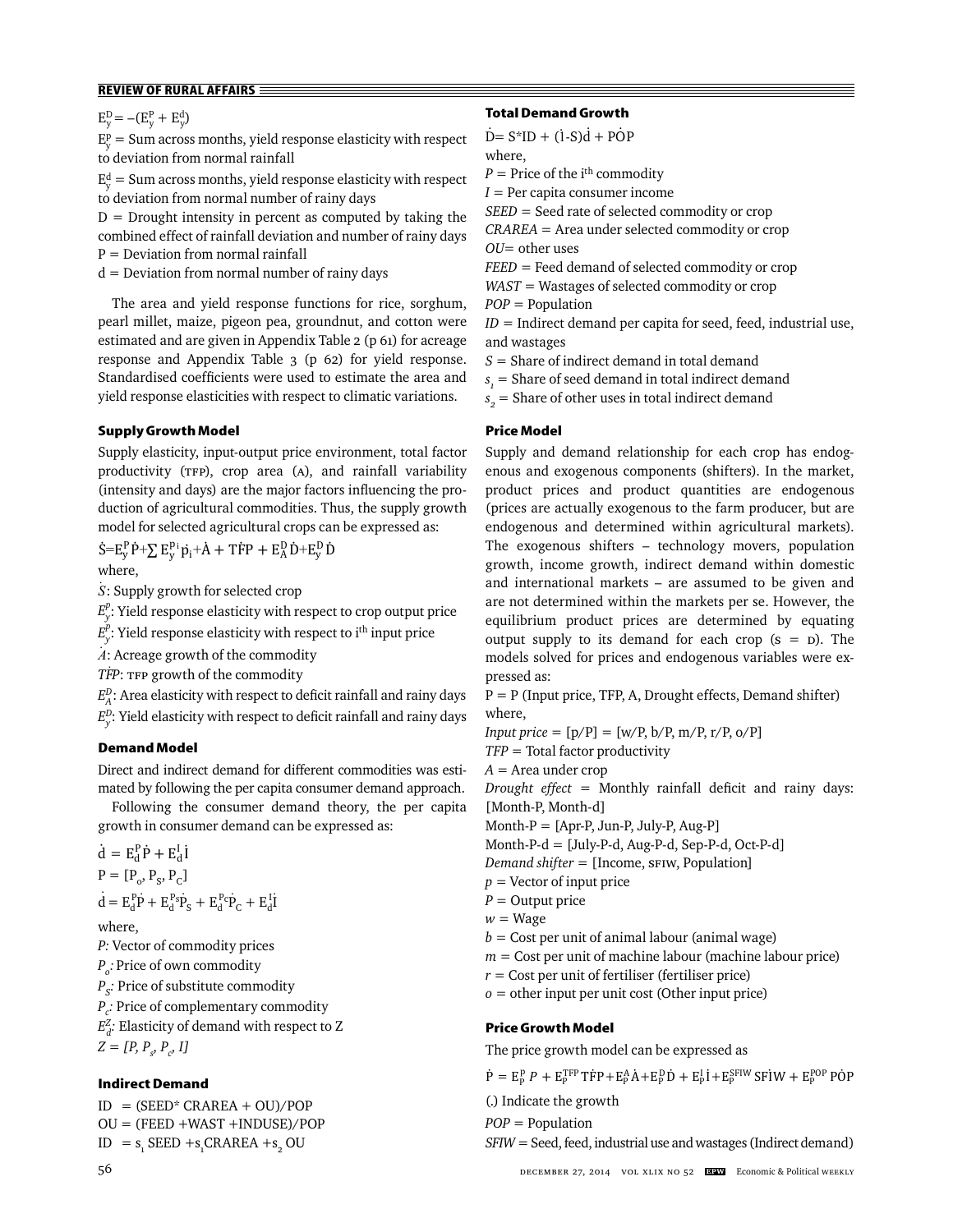#### **3 Results and Discussion**

#### **Climate Response on Area and Yield**

Regression parameters were used to estimate the area and yield elasticities with respect to climatic factors, more specifi cally deficit rainfall and number of rainy days. Area and yield response functions to climate variables for selected crops are given in Appendix Tables 2 and 3, respectively. The rainfall during the sowing period influenced the acreage and yield of crops. Rainfall is positively associated with crop acreage and yield. Using the standardised coefficients of the climate response model, the area and yield response elasticities with respect to climatic factors were computed. They are presented in Table 1.

**Table 1: Area and Yield Model for Food and Non-food Commodities, India**

|                                                    | Rice      |           | Sorghum Pearl Millet | Maize     |           | Pigeon Pea Groundnut Cotton |           |
|----------------------------------------------------|-----------|-----------|----------------------|-----------|-----------|-----------------------------|-----------|
| Area growth model<br>Acreage shifter               |           |           |                      |           |           |                             |           |
| Area under crop                                    | 1.0000    | 1.0000    | 1.0000               | 1.0000    | 1.0000    | 1.0000                      | 1.0000    |
| Climate response on acreage<br>Rainfall elasticity |           |           |                      |           |           |                             |           |
| Apr-P                                              | 0.0000    | 0.0000    | 0.0000               | 0.0000    | 0.0000    | 0.0000                      | 0.1517    |
| Jun-P                                              | 0.0481    | 0.0000    | 0.0000               | 0.0000    | 0.0000    | 0.0000                      | 0.0000    |
| July-P                                             | 0.2732    | 0.0485    | 0.1553               | 0.0000    | 0.0000    | 0.0000                      | 0.2789    |
| Aug-P                                              | 0.1161    | 0.0376    | 0.1201               | 0.1129    | 0.0000    | 0.0554                      | 0.0000    |
| Drought elasticity                                 | $-0.4375$ | $-0.0862$ | $-0.2754$            | $-0.1129$ | 0.0000    | $-0.0554$                   | $-0.4306$ |
| Yield growth model<br>Price factors                |           |           |                      |           |           |                             |           |
| P                                                  | 0.2249    | 0.4206    | 0.6424               | 0.1189    | 0.0949    | 0.3700                      | 0.2623    |
| W/P                                                | $-0.0786$ | $-0.1534$ | $-0.2792$            | $-0.0164$ | $-0.0326$ | $-0.1691$                   | $-0.1046$ |
| b/P                                                | $-0.0369$ | $-0.0921$ | $-0.1490$            | $-0.0527$ | $-0.0251$ | $-0.0534$                   | $-0.0197$ |
| m/P                                                | $-0.0335$ | $-0.0798$ | $-0.0704$            | $-0.0350$ | $-0.0332$ | $-0.0414$                   | $-0.0252$ |
| r/P                                                | $-0.0155$ | $-0.0505$ | $-0.0861$            | 0.0347    | $-0.0056$ | $-0.0498$                   | $-0.0480$ |
| O/P                                                | $-0.0603$ | $-0.0448$ | $-0.0577$            | $-0.0493$ | 0.0017    | $-0.0563$                   | $-0.0647$ |
| O/P                                                | $-0.0603$ | $-0.0448$ | $-0.0577$            | $-0.0493$ | 0.0017    | $-0.0563$                   | $-0.0647$ |
| Technology shifter                                 |           |           |                      |           |           |                             |           |
| TFP                                                | 1.0000    | 1.0000    | 1.0000               | 1.0000    | 1.0000    | 1.0000                      | 1.0000    |
| Climate response on yield                          |           |           |                      |           |           |                             |           |
| Carbon (Co <sub>2</sub> )                          | 0.2310    | 0.1374    | 0.3494               | 0.2843    | 0.2702    | 0.1900                      | 0.3143    |
| Rainfall elasticity                                |           |           |                      |           |           |                             |           |
| Jul-P                                              | 0.1549    | 0.1424    | 0.3450               | 0.0000    | 0.0000    | 0.0000                      | 0.0000    |
| Jul-P-d                                            | 0.0838    | 0.0783    | 0.0000               | 0.0752    | 0.0000    | 0.0000                      | 0.0000    |
| Aug-P-d                                            | 0.0503    | 0.1257    | 0.2194               | 0.0795    | 0.0768    | 0.0000                      | 0.1347    |
| Sep-P-d                                            | 0.1760    | 0.1791    | 0.1710               | 0.1226    | 0.1980    | 0.0877                      | 0.2708    |
| $Oct-P-d$                                          | 0.1688    | 0.1520    | 0.0295               | 0.0000    | 0.1785    | 0.2748                      | 0.0000    |
| Drought elasticity                                 | $-0.6339$ | $-0.6776$ | $-0.7649$            | $-0.2773$ | $-0.4533$ | $-0.3625$                   | $-0.4055$ |

## **Area Response to Climate Variables**

It is evident from the area growth model (Table 1) that July and August rainfall played an important role in determining the area for rice, pearl millet and sorghum. The cotton area is influenced by July rainfall, while the maize and groundnut areas are influenced by August rainfall. The estimated elasticity of acreage with respect to drought intensity was highest for rice  $(-0.44)$ , followed by pearl millet  $(-0.28)$ , maize  $(-0.11)$ , sorghum  $(-0.09)$  and groundnut  $(-0.05)$ . This means that a drought intensity of 10% will reduce the area under rice by 4.4%, of pearl millet by 2.8%, maize by 1.1%, sorghum by  $0.9\%$  and groundnut by  $0.5\%$ . There was no significant impact of drought on area under pigeon pea as the crop is

**REVIEW OF RURAL AFFAIRS**

#### **Yield Response to Climate Variables**

on the rainfall.

Rainfall intensity and distribution significantly influence crop yields during the monsoon season. To capture the effect of rainfall and its distribution, we measured it as deviation from the extent and normal number of rainy days. The yield growth model in Table 1 revealed that July rainfall is crucial for increases in yield of rice, sorghum and pearl millet. The distribution of rainy days is crucial during the months of August, September and October. The elasticity of yield with respect to drought was estimated highest for pearl millet (–0.76), followed by sorghum (–0.68), rice (–0.63), pigeon pea  $(-0.45)$ , cotton  $(-0.41)$ , and groundnut  $(-0.36)$ . It was the lowest for maize (–0.28). These elasticities reveal that the highest negative effect of drought will be on yields of pearl millet and sorghum. The results suggest that a drought of 10% intensity will be responsible for a decline in the yield of pearl millet by 7.6% and of sorghum by 6.8%. These crops are largely grown in low rainfall arid and semi-arid areas; and any deficit rainfall significantly reduces water for these crops and adversely affects their yields. For other crops, the yield loss as a result of a 10% deficit rainfall is 6.3% for rice,  $4.5\%$  for pigeon pea,  $4.1\%$ for cotton, 3.6% for groundnut, and 2.8% for maize.

#### **Yield Response to Prices**

Yield response elasticities for all the selected crops were estimated from Appendix Table 3 and the results are in Table 1. Among crops, the highest yield elasticity with respect to its price was for pearl millet (0.64), followed by sorghum (0.42), groundnut (0.37), cotton (0.26), rice (0.22), maize (0.12) and pigeon pea (0.09). The differential responses are mainly due to crop responses to incremental input costs. The higher the yield response to incremental costs, the more will be the response to increased prices. Pearl millet and sorghum are lowinput crops, therefore incremental input uses will have more response to yield. In the event of rising prices, farmers will go for higher inputs to gain from output prices. The input price yield response elasticities were highly inelastic, nearly zero for fertiliser and machinery. The results reveal that higher output prices of selected crops will enhance the yield of most of the commodities because farmers will allocate more inputs.

#### **Supply Growth Model**

The sum of area and yield growth provides the supply growth (Table 2, p 58). The supply of different crops was influenced by prices (inputs and output), technology shifter (TFP), acreage shifter (area under crop), and climate response factors (carbon, rainfall).

The TFP and acreage had a unitary scale influence on supply. The output price had a significant effect on supply; it ranged from 0.095 for pigeon pea to 0.64 for pearl millet. Input prices had a marginally negative impact on supply of most of the crops. The supply elasticities ranged from 0.14 for sorghum to 0.35 for pearl millet. Supply elasticities with respect to rainfall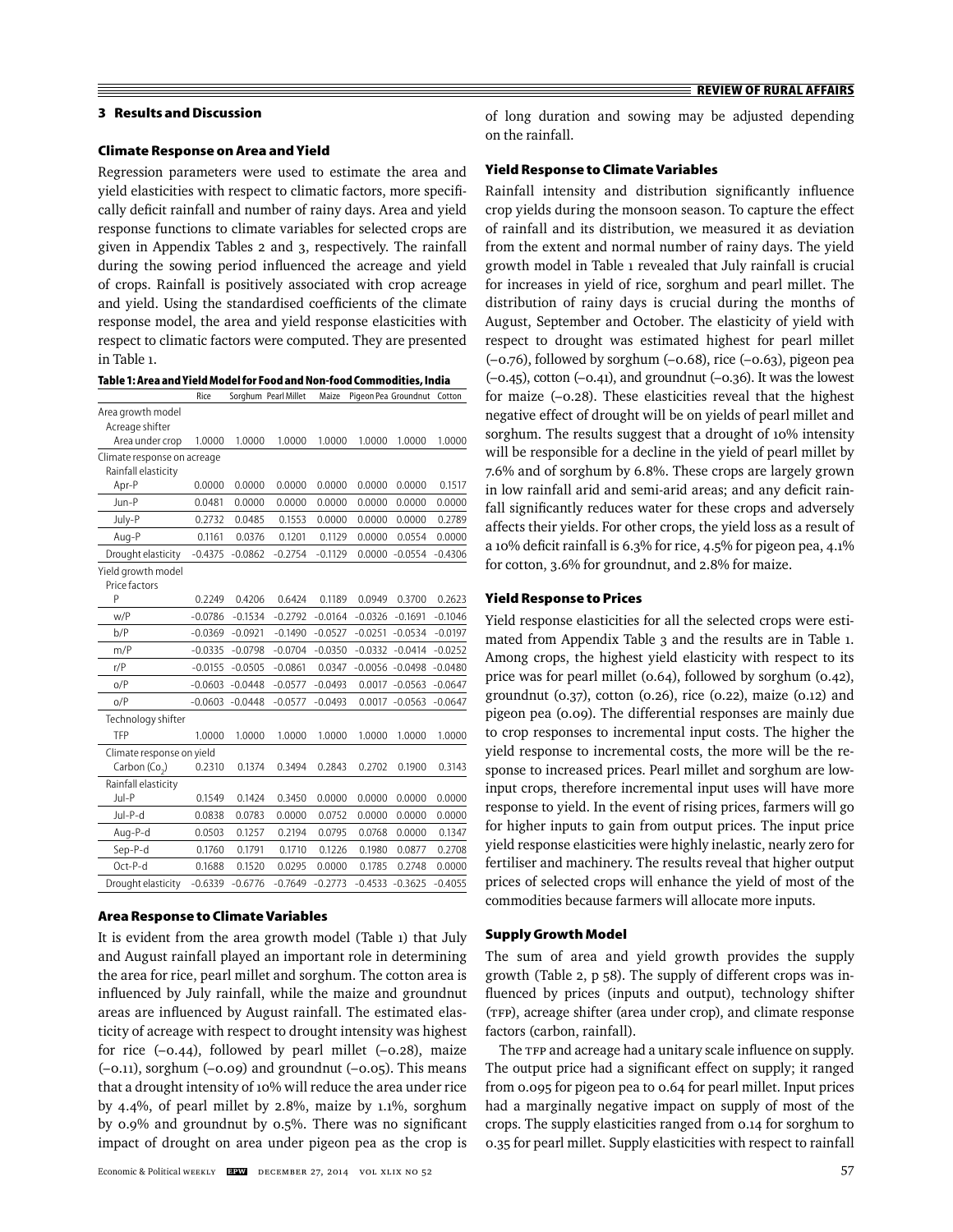intensity varied across crops in different sowing and crop growth months. The sum of supply elasticities with respect to rainfall across months provided the aggregate effect of rainfall on supply.

| asic E. Supply mouch for Food and Non-Tood commodities, i |          |                      |                                                                 |          |                      |                                               |           |
|-----------------------------------------------------------|----------|----------------------|-----------------------------------------------------------------|----------|----------------------|-----------------------------------------------|-----------|
|                                                           | Rice     | Sorghum Pearl Millet |                                                                 | Maize    | Pigeon Pea Groundnut |                                               | Cotton    |
| Supply growth model                                       |          |                      |                                                                 |          |                      |                                               |           |
| Price factors                                             |          |                      |                                                                 |          |                      |                                               |           |
| P                                                         | 0.2249   | 0.4206               | 0.6424                                                          | 0.1189   | 0.0949               | 0.3700                                        | 0.2623    |
| w/P                                                       |          |                      | $-0.0786 - 0.1534 - 0.2792 - 0.0164 - 0.0326 - 0.1691$          |          |                      |                                               | $-0.1046$ |
| b/P                                                       |          | $-0.0369 - 0.0921$   |                                                                 |          |                      | $-0.1490 - 0.0527 - 0.0251 - 0.0534 - 0.0197$ |           |
| m/P                                                       |          |                      | $-0.0335 - 0.0798 - 0.0704 - 0.0350 - 0.0332 - 0.0414 - 0.0252$ |          |                      |                                               |           |
| r/P                                                       |          |                      | $-0.0155 - 0.0505 - 0.0861$                                     |          |                      | 0.0347 -0.0056 -0.0498 -0.0480                |           |
| O/P                                                       |          |                      | $-0.0603 - 0.0448 - 0.0577 - 0.0493$                            |          |                      | 0.0017 - 0.0563 - 0.0647                      |           |
| Technology shifter                                        |          |                      |                                                                 |          |                      |                                               |           |
| TFP                                                       | 1.00     | 1.00                 | 1.00                                                            | 1.00     | 1.00                 | 1.00                                          | 1.00      |
| Acreage shifter                                           |          |                      |                                                                 |          |                      |                                               |           |
| Crop area                                                 | 1.00     | 1.00                 | 1.00                                                            | 1.00     | 1.00                 | 1.00                                          | 1.00      |
| Climate response on production (supply)                   |          |                      |                                                                 |          |                      |                                               |           |
| Carbon (Co <sub>2</sub> )                                 | 0.231    | 0.137                | 0.349                                                           | 0.284    | 0.270                | 0.190                                         | 0.314     |
| Rainfall elasticity                                       |          |                      |                                                                 |          |                      |                                               |           |
| Apr-P                                                     | 0.000    | 0.000                | 0.000                                                           | 0.000    | 0.000                | 0.000                                         | 0.152     |
| Jun-P                                                     | 0.048    | 0.000                | 0.000                                                           | 0.000    | 0.000                | 0.000                                         | 0.000     |
| July-P                                                    | 0.428    | 0.191                | 0.500                                                           | 0.000    | 0.000                | 0.000                                         | 0.279     |
| Aug-P                                                     | 0.116    | 0.038                | 0.120                                                           | 0.113    | 0.000                | 0.055                                         | 0.000     |
| Jul-P-d                                                   | 0.084    | 0.078                | 0.000                                                           | 0.075    | 0.000                | 0.000                                         | 0.000     |
| Aug-P-d                                                   | 0.050    | 0.126                | 0.219                                                           | 0.079    | 0.077                | 0.088                                         | 0.135     |
| Sep-P-d                                                   | 0.176    | 0.179                | 0.171                                                           | 0.123    | 0.198                | 0.275                                         | 0.271     |
| $Oct-P-d$                                                 | 0.169    | 0.152                | 0.029                                                           | 0.000    | 0.179                | 0.000                                         | 0.000     |
| Drought elasticity                                        | $-1.071$ | $-0.764$             | $-1.040$                                                        | $-0.390$ | $-0.453$             | $-0.418$                                      | $-0.836$  |

**Table 2: Supply Model for Food and Non-food Commodities, India**

Deficit rain had the highest negative effect on production of rice and pearl millet as their acreage and yields are more sensitive to rainfall intensity and distribution compared to other crops. The elasticity of production with respect to drought intensity was estimated to be highest for rice (–1.07), followed by pearl millet  $(-1.04)$ , cotton  $(-0.84)$ , sorghum  $(-0.76)$ , pigeon pea  $(-0.45)$ , groundnut  $(-0.41)$  and maize  $(-0.39)$ . These elasticities suggest that the drought intensity of 10% will reduce the production by 10.7% of rice, 10.4% of pearl millet, 8.4% of cotton, 7.6% of sorghum, and about 4% each of maize, pigeon pea and groundnut.

## **Sources of Supply**

Using supply response elasticity (Appendix Table 4, p 62), TFP growth (Appendix Table 5, p 63), area, yield and production growth (Appendix Table 6, p 63), and input-output prices growth (Appendix Table 7, p 63), the sources of supply were computed. They are given in Table 3. Supply growth is predicted at 1.52% for rice, 0.58% for sorghum, 3.05% for pearl millet,

| Table 3: Sources of Supply for Commodities, India (% annual growth) |  |  |
|---------------------------------------------------------------------|--|--|
|---------------------------------------------------------------------|--|--|

| Sources                 | Rice    | Sorghum | Pearl<br>Millet | Maize   | Pigeon<br>Pea | Groundnut Cotton |         |
|-------------------------|---------|---------|-----------------|---------|---------------|------------------|---------|
| Output price            | 1.52    | 3.27    | 4.13            | 0.72    | 0.77          | 2.58             | 1.97    |
| Input price             | $-0.42$ | $-0.53$ | $-1.93$         | $-0.41$ | $-0.11$       | $-0.76$          | $-0.19$ |
| Acreage                 | $-0.36$ | -2.86   | $-0.34$         | 2.63    | 0.70          | $-1.67$          | 1.44    |
| TFP                     | 0.67    | 0.63    | 1.04            | 1.39    | $-0.69$       | 0.77             | 1.41    |
| CO <sub>2</sub>         | 0.10    | 0.06    | 0.16            | 0.13    | 0.12          | 0.09             | 0.14    |
| Total annual growth (%) | 1.52    | 0.58    | 3.05            | 4.46    | 0.79          | 1.01             | 4.77    |

0.79% for pigeon pea, 1.01% for groundnut, and 4.77% for cotton. The output price and TFP are the major sources of supply growth.

## **Demand for Agricultural Commodities**

A number of demand models are available for estimating price and income elasticities of demand for food commodities. In a recent study on food demand, Kumar et al (2011) have computed price and income elasticities based on Food Characteristic Demand Systems (FCDS), and this has been used in the present study (Appendix Table 8, p 63). The income elasticity for rice was highly inelastic and negative for coarse cereals (sorghum, pearl millet and maize). The income elasticity for demand of pulses and edible oils was estimated in the range of 0.22 to 0.30. For all commodities, own price elasticities were found to be negative, as expected, and were estimated to be highest for edible oils (-0.50), followed by pulses (-0.45), and rice  $(-0.25)$ . It was lowest for coarse cereals  $(-0.19)$ . The magnitude of these elasticities indicates that consumers respond more to the prices of edible oil and pulses than rice and coarse cereals. It is obvious that rice and coarse cereals are the main food commodities. The sum of price and income elasticities was also negative for all the commodities under study.

The aggregate demand for commodities is influenced not only by price and income factors, but also by non-price factors (shifters) – population and indirect demand sources (seed, feed, industrial uses and wastages). The aggregate demand model for selected agricultural commodities for India is presented in Table 4. Here, the aggregate demand elasticity with respect to population is assumed to be one.

| Growth in                  | Growth in Quantity Demand for Commodities (% per annum) |                                       |        |                          |        |                                                          |       |  |  |
|----------------------------|---------------------------------------------------------|---------------------------------------|--------|--------------------------|--------|----------------------------------------------------------|-------|--|--|
| Demand Factors             | Rice                                                    | Sorghum                               | Pearl  | Maize                    | Pigeon | Ground- Cotton                                           |       |  |  |
|                            |                                                         |                                       | Millet |                          | Pea    | nut                                                      |       |  |  |
| Consumer demand elasticity |                                                         |                                       |        |                          |        |                                                          |       |  |  |
| Price                      |                                                         |                                       |        |                          |        | $-0.247 - 0.194 - 0.194 - 0.194 - 0.453 - 0.504 - 1.237$ |       |  |  |
| Income                     |                                                         | $0.024 - 0.125 - 0.125 - 0.125$ 0.219 |        |                          |        | 0.297                                                    | 1.903 |  |  |
| Indirect demand elasticity |                                                         |                                       |        |                          |        |                                                          |       |  |  |
| <b>SFIW</b>                | 0.051                                                   | 0.324                                 | 0.324  | 0.324                    | 0.188  | 0.172                                                    | 0.000 |  |  |
| Total demand elasticities  |                                                         |                                       |        |                          |        |                                                          |       |  |  |
| Price                      |                                                         |                                       |        |                          |        | $-0.234 - 0.131 - 0.131 - 0.131 - 0.368 - 0.417 - 1.237$ |       |  |  |
| Income                     | 0.023                                                   |                                       |        | $-0.084 - 0.084 - 0.084$ | 0.178  | 0.246                                                    | 1.903 |  |  |
| Indirect demand            | 0.051                                                   | 0.324                                 | 0.324  | 0.324                    | 0.188  | 0.172                                                    | 0.000 |  |  |
| Population                 | 1.000                                                   | 1.000                                 | 1.000  | 1.000                    | 1.000  | 1.000                                                    | 1.000 |  |  |
|                            |                                                         |                                       |        |                          |        |                                                          |       |  |  |

SFIW: Seed, feed, industrial use and wastages (indirect demand).

## **Price Model for Commodities**

The estimated supply and demand models for food and nonfood commodities are given in Tables 2 and 4, respectively. At equilibrium level, the demand growth is equal to the supply growth for commodities. By solving these supply and demand models simultaneously, the equilibrium price models were derived. They are presented in Table 5 (p 59) for the commodities under study. The input price effects are positive on commodity prices. With a 10% increase in input price, the output price will increase by 6.2% for rice, 6.7% for maize, 8.4% for sorghum, and 9.0% for pearl millet. The magnitude of change in output prices due to a 10% increase in input prices was low for pigeon pea  $(2.0\%)$ , cotton  $(2.1\%)$ , and groundnut  $(5.4\%)$ .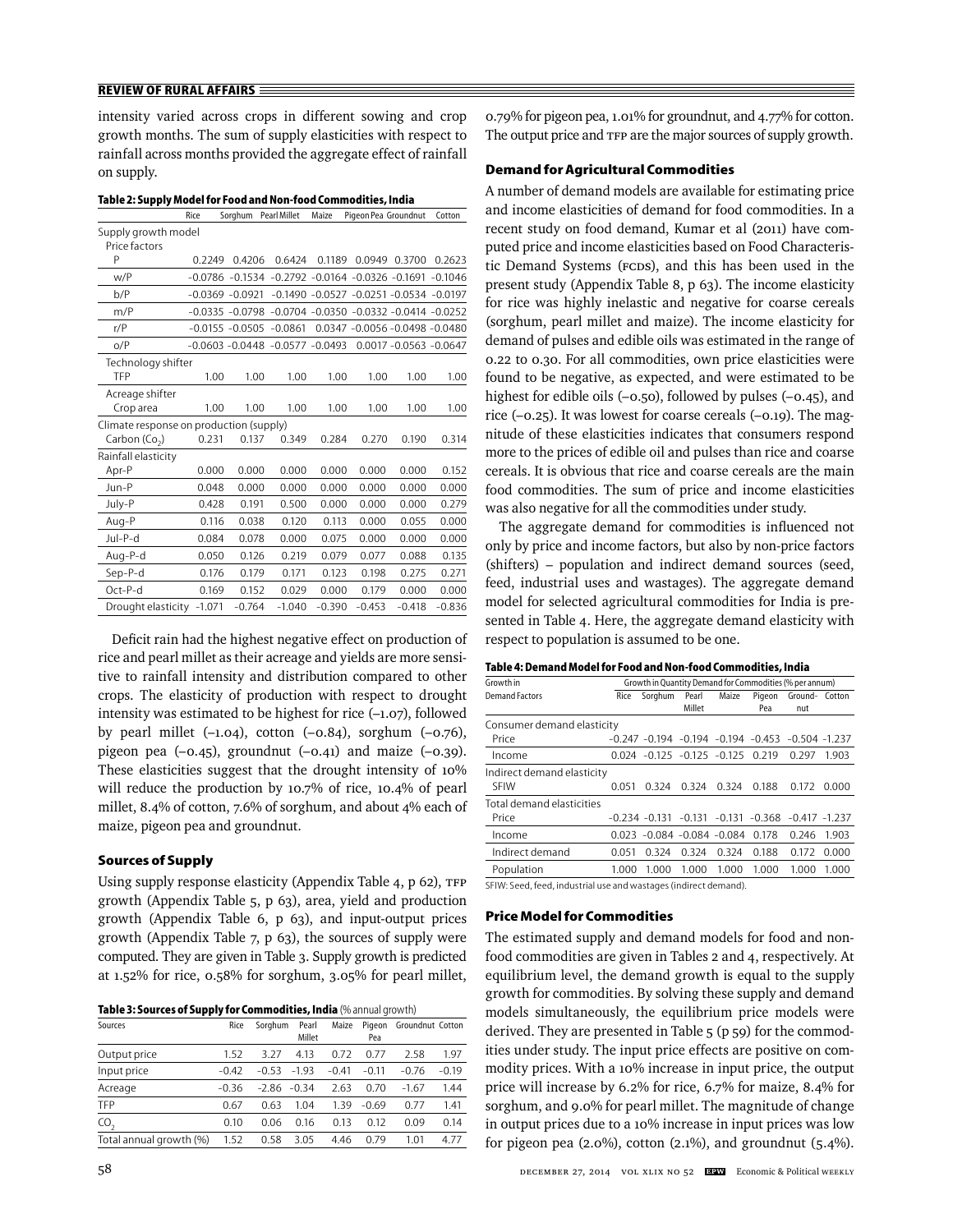This was mainly due to higher quantity of input use for rice and coarse cereals compared to other crops. The TFP growth has a negative effect on commodity prices. Technology and acreage shifters will induce supply and reduce the prices of different commodities. The results reveal that a 1% increase in the TFP index and acreage response would lead to a fall in prices of different commodities ranging from 0.67% for cotton to 4.0% for maize. Drought has a negative impact on supply and commodity prices will increase in the range of 6.0% for cotton to 23% for rice with a drought intensity of 10%. Population growth will further increase the demand for selected commodities and will lead to a price rise. Income and indirect demand will have only a mild effect on commodity prices.

**Table 5: Price Model for Food and Non-food Crops, India**

|                                                     | Rice     |          |          |                  |          | Sorghum Pearl Millet Maize Pigeon Pea Groundnut Cotton |          |
|-----------------------------------------------------|----------|----------|----------|------------------|----------|--------------------------------------------------------|----------|
| Input price                                         |          |          |          |                  |          |                                                        |          |
| W/P                                                 | 0.171    | 0.278    | 0.361    | 0.066            | 0.071    | 0.215                                                  | 0.070    |
| b/P                                                 | 0.080    | 0.167    | 0.193    | 0.211            | 0.054    | 0.068                                                  | 0.013    |
| m/P                                                 | 0.073    | 0.145    | 0.091    | 0.140            | 0.072    | 0.053                                                  | 0.017    |
| r/P                                                 | 0.034    | 0.092    | 0.111    | $-0.139$         | 0.012    | 0.063                                                  | 0.032    |
| O/P                                                 | 0.131    | 0.081    | 0.075    | 0.197            | $-0.004$ | 0.072                                                  | 0.043    |
| Total input price effect 0.621                      |          | 0.844    | 0.905    | 0.673            | 0.201    | 0.541                                                  | 0.218    |
| Technology shifter<br>TFP                           | $-2.177$ | $-1.813$ |          | $-1.293 - 4.001$ | $-2.162$ | $-1.270$                                               | $-0.667$ |
| Acreage shifter<br>Area                             | $-2.177$ | $-1.813$ |          | $-1.293 - 4.001$ | $-2.162$ | $-1.270$                                               | $-0.667$ |
| Climate response on price<br>Carbon CO <sub>2</sub> | $-0.503$ | $-0.249$ | $-0.452$ | $-1.137$         | $-0.584$ | $-0.241$                                               | $-0.210$ |
| Rainfall effect<br>April-P                          | 0.000    | 0.000    | 0.000    | 0.000            | 0.000    | 0.000                                                  | $-0.101$ |
| June-P                                              | $-0.105$ | 0.000    | 0.000    | 0.000            | 0.000    | 0.000                                                  | 0.000    |
| July-P                                              | $-0.932$ | $-0.346$ | $-0.647$ | 0.000            | 0.000    | 0.000                                                  | $-0.186$ |
| August-P                                            | $-0.253$ | $-0.068$ | $-0.155$ | $-0.452$         | 0.000    | $-0.070$                                               | 0.000    |
| July-P-d                                            | $-0.183$ | $-0.142$ |          | $0.000 - 0.301$  | 0.000    | 0.000                                                  | 0.000    |
| August-P-d                                          | $-0.110$ | $-0.228$ | $-0.284$ | $-0.318$         | $-0.166$ | $-0.111$                                               | $-0.090$ |
| September-P-d                                       | $-0.383$ | $-0.325$ | $-0.221$ | $-0.491$         | $-0.428$ | $-0.349$                                               | $-0.181$ |
| October-P-d                                         | $-0.368$ | $-0.275$ | $-0.038$ | 0.000            | $-0.386$ | 0.000                                                  | 0.000    |
| Drought effect                                      | 2.332    | 1.384    | 1.345    | 1.561            | 0.980    | 0.531                                                  | 0.558    |
| Demand shifter<br>Income                            | 0.050    | $-0.153$ |          | $-0.109 - 0.338$ | 0.384    | 0.312                                                  | 1.269    |
| <b>SFIW</b>                                         | 0.110    | 0.588    | 0.419    | 1.297            | 0.407    | 0.219                                                  | 0.000    |
| Population                                          | 2.177    | 1.813    | 1.293    | 4.001            | 2.162    | 1.270                                                  | 0.667    |

#### **Effect of Drought on Crop Economy**

The effect of drought on crop acreage, yield, production, price, gross returns, and consumer demand is summarised in Table 6. A drought will have a negative effect on crop area, yield, and production, leading to a rise in prices and reduction in consumer demand. It was found that the price

**Table 6: Elasticity of Acreage, Production, Price, Income and Food Demand with Respect to Drought, India**

|               | Rice     |          |                  |       | Sorghum Pearl Millet Maize Pigeon Pea Groundnut Cotton |                  |          |
|---------------|----------|----------|------------------|-------|--------------------------------------------------------|------------------|----------|
| Crop area     | $-0.437$ | $-0.086$ | $-0.275 - 0.113$ |       | 0.000                                                  | $-0.055 -0.431$  |          |
| Yield         | $-0.634$ | $-0.678$ | $-0.765 - 0.277$ |       | $-0.453$                                               | $-0.363 - 0.405$ |          |
| Production    | $-1.071$ | $-0.764$ | $-1.040 - 0.390$ |       | $-0.453$                                               | $-0.418 - 0.836$ |          |
| Price         | 2.332    | 1.384    | 1.345            | 1.561 | 0.980                                                  | 0.531            | 0.558    |
| Gross revenue | 1.261    | 0.621    | 0.305            | 1.171 | 0.527                                                  | 0.113            | $-0.278$ |
| Demand        | $-0.547$ | $-0.181$ | $-0.176 - 0.205$ |       | $-0.360$                                               | $-0.222 - 0.690$ |          |

effect would dominate the negative supply effect, resulting in a higher value of output (VOP) at current prices under free trade.

Table 7 provides the effect of drought intensity on supply, prices, VOP, and demand for selected commodities. Rice and pearl millet are the most important crops that would be seriously affected by drought. It was estimated that a 10% drought intensity would be responsible for a fall in production of rice and pearl millet by more than 10%. For cotton and sorghum, the corresponding fall in production will be 8.4% and 7.6% respectively. Production of maize, groundnut, and pigeon pea will fall by about  $4\%$  with a 10% deficit rainfall. The prices of food commodities will show a significant inflationary trend in a free market of demand and supply. Rice being a staple commodity will witness an increase in its prices as high as 23%, followed by maize (16%), sorghum, and pearl millet (13% each), pigeon pea (10%), and groundnut and cotton (about 5% each) due to a 10% drought. Higher deficit rainfall will have much higher effect on inflation of agricultural commodities and adversely affect their demand. Rice demand will fall by about 5.5% due to an increase in prices in a situation of 10% drought. For other food commodities, the demand will fall by about 2% to 4%.

## **Table 7: Effect of Drought on Crop Economy, India**

| Drought Intensity (%) | Rice     |                          | Sorghum Pearl Millet | Maize               |                            | Pigeon Pea Groundnut | Cotton   |  |  |
|-----------------------|----------|--------------------------|----------------------|---------------------|----------------------------|----------------------|----------|--|--|
|                       |          |                          |                      |                     | Supply of commodities (%)  |                      |          |  |  |
| 5.00                  | $-5.36$  | $-3.82$                  | $-5.20$              | $-1.95$             | $-2.27$                    | $-2.09$              | $-4.18$  |  |  |
| 10.00                 | $-10.71$ | $-7.64$                  | $-10.40$             | $-3.90$             | $-4.53$                    | $-4.18$              | $-8.36$  |  |  |
| 15.00                 | $-16.07$ | $-11.46$                 | $-15.61$             | $-5.85$             | $-6.80$                    | $-6.27$              | $-12.54$ |  |  |
| 20.00                 | $-21.43$ | $-15.27$                 | $-20.81$             | $-7.80$             | $-9.07$                    | $-8.36$              | $-16.72$ |  |  |
| 25.00                 | $-26.79$ | $-19.09$                 | $-26.01$             | $-9.75$             | $-11.33$                   | $-10.45$             | $-20.90$ |  |  |
| 30.00                 | $-32.14$ | $-22.91$                 | $-31.21$             | $-11.71$            | $-13.60$                   | $-12.54$             | $-25.08$ |  |  |
|                       |          | Price of commodities (%) |                      |                     |                            |                      |          |  |  |
| 5.00                  | 11.66    | 6.92                     | 6.72                 | 7.81                | 4.90                       | 2.65                 | 2.79     |  |  |
| 10.00                 | 23.32    | 13.84                    | 13.45                | 15.61               | 9.80                       | 5.31                 | 5.58     |  |  |
| 15.00                 | 34.99    | 20.76                    | 20.17                | 23.42               | 14.70                      | 7.96                 | 8.36     |  |  |
| 20.00                 | 46.65    | 27.69                    | 26.90                | 31.22               | 19.60                      | 10.62                | 11.15    |  |  |
| 25.00                 | 58.31    | 34.61                    | 33.62                | 39.03               | 24.50                      | 13.27                | 13.94    |  |  |
| 30.00                 | 69.97    | 41.53                    | 40.35                | 46.83               | 29.39                      | 15.93                | 16.73    |  |  |
|                       |          |                          |                      | Value of output (%) |                            |                      |          |  |  |
| 5.00                  | 6.30     | 3.10                     | 1.52                 | 5.85                | 2.63                       | 0.56                 | $-1.39$  |  |  |
| 10.00                 | 12.61    | 6.21                     | 3.05                 | 11.71               | 5.27                       | 1.13                 | $-2.78$  |  |  |
| 15.00                 | 18.91    | 9.31                     | 4.57                 | 17.56               | 7.90                       | 1.69                 | $-4.18$  |  |  |
| 20.00                 | 25.22    | 12.41                    | 6.09                 | 23.42               | 10.53                      | 2.26                 | $-5.57$  |  |  |
| 25.00                 | 31.52    | 15.51                    | 7.62                 | 29.27               | 13.16                      | 2.82                 | $-6.96$  |  |  |
| 30.00                 | 37.83    | 18.62                    | 9.14                 | 35.13               | 15.80                      | 3.39                 | $-8.35$  |  |  |
|                       |          |                          |                      |                     | Demand for commodities (%) |                      |          |  |  |
| 5.00                  | $-2.73$  | $-0.91$                  | $-0.88$              | $-1.02$             | $-1.80$                    | $-1.11$              | $-3.45$  |  |  |
| 10.00                 | $-5.47$  | $-1.81$                  | $-1.76$              | $-2.05$             | $-3.60$                    | $-2.22$              | $-6.90$  |  |  |
| 15.00                 | $-8.20$  | $-2.72$                  | $-2.64$              | $-3.07$             | $-5.40$                    | $-3.32$              | $-10.35$ |  |  |
| 20.00                 | $-10.94$ | $-3.63$                  | $-3.53$              | $-4.09$             | $-7.21$                    | $-4.43$              | $-13.80$ |  |  |
| 25.00                 | $-13.67$ | $-4.54$                  | $-4.41$              | $-5.12$             | $-9.01$                    | $-5.54$              | $-17.25$ |  |  |
| 30.00                 | $-16.41$ | $-5.44$                  | $-5.29$              | $-6.14$             | $-10.81$                   | $-6.65$              | $-20.69$ |  |  |

#### **Projected Impact of Drought on Supply and Demand**

We have projected the supply of the selected commodities by 2020 and 2030 under different drought situations. The results are presented in Table 8 (p 60). They clearly show that the production of all the crops, barring sorghum, will increase in the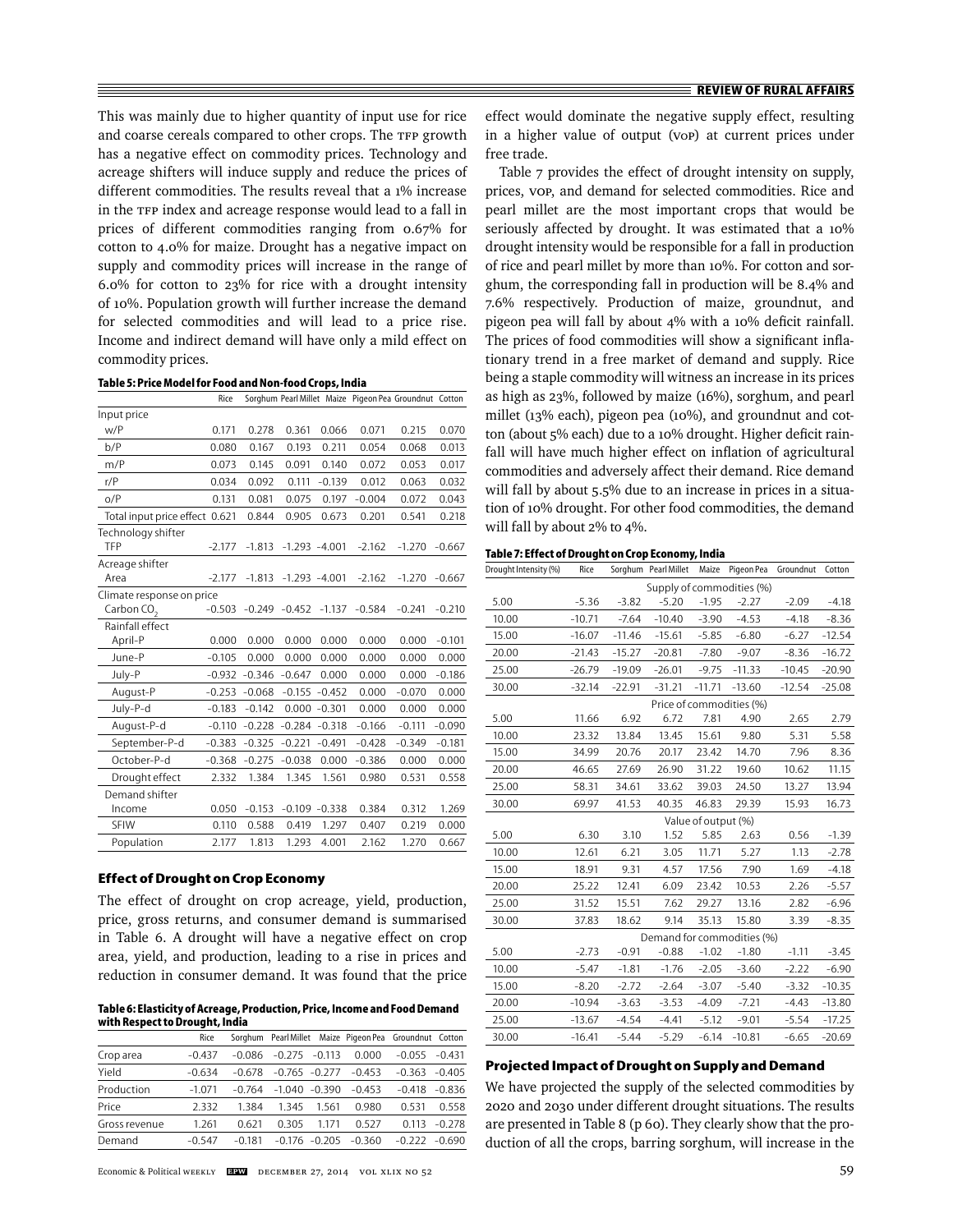next 20 years under normal rainfall but will be adversely affected if drought conditions prevail. For example, rice production in 2020 will be below that in 2010 under 20% and 30% droughts. The fall in production will be substantial (15.61 million tonnes) in a situation of 30% drought in 2020. For pigeon pea also, the production in 2020 will be lower than in 2010 if rainfall is 20% or 30% lower than normal. For other commodities, production will increase in 2020 and 2030, but deficit rainfall will lead to a fall, though it will remain higher than the base year of 2010.

**Table 8: Projected Production of Selected Crops under Different Drought Situations by 2020 and 2030, India** (million tonnes)

| Crop         | 2010     |          | 2020    |         |          | 2030    |         |
|--------------|----------|----------|---------|---------|----------|---------|---------|
|              | Normal   | Normal   | 20%     | 30%     | Normal   | 20%     | 30%     |
|              | Rainfall | Rainfall | Deficit | Deficit | Rainfall | Deficit | Deficit |
| Rice         | 95.97    | 118.43   | 93.05   | 80.36   | 137.70   | 108.19  | 93.44   |
| Sorghum      | 6.94     | 6.32     | 5.35    | 4.87    | 6.70     | 5.67    | 5.16    |
| Pearl millet | 8.75     | 13.37    | 10.59   | 9.20    | 18.06    | 14.30   | 12.42   |
| Maize        | 20.10    | 31.54    | 29.08   | 27.85   | 48.78    | 44.98   | 43.07   |
| Pigeon pea   | 2.56     | 2.77     | 2.52    | 2.39    | 3.00     | 2.73    | 2.59    |
| Groundnut    | 6.78     | 7.50     | 6.87    | 6.56    | 8.29     | 7.59    | 7.25    |
| Cotton       | 4.77     | 7.60     | 6.33    | 5.69    | 12.11    | 10.08   | 9.07    |
|              |          |          |         |         |          |         |         |

We have updated and revised the projections of a study (Joshi and Kumar 2011) on food demand for major commodities in India up to 2030. The study has not incorporated the drought effect on prices and their implications on demand for the selected commodities. We compared the projected demand for and supply of different commodities by 2020 and 2030 to examine if the country will face a shortfall in the event of deficit rainfall (Tables 9 and 10). The total demand for a food commodity was estimated by taking it as the sum of direct and indirect demands. The direct demand comprises food consumption at home and outside home. The indirect demand includes its use as seed and feed, in industry and wastages/spoilage. As stated earlier, the demand for the selected commodities will decline with

**Table 9: Projected Demand for Selected Crops under Different Drought Situations by 2020 and 2030** (million tonnes)

| Crop         | 2010     |          | 2020    |         |          | 2030    |         |  |
|--------------|----------|----------|---------|---------|----------|---------|---------|--|
|              | Normal   | Normal   | 20%     | 30%     | Normal   | 20%     | 30%     |  |
|              | Rainfall | Rainfall | Deficit | Deficit | Rainfall | Deficit | Deficit |  |
| Rice         | 95.7     | 108.10   | 96.28   | 90.36   | 122.1    | 108.74  | 102.07  |  |
| Sorghum      | 6.46     | 6.66     | 6.41    | 6.29    | 6.61     | 6.37    | 6.25    |  |
| Pearl millet | 8.03     | 9.86     | 9.51    | 9.33    | 11.46    | 11.06   | 10.86   |  |
| Maize        | 18.45    | 25.44    | 24.40   | 23.88   | 33.44    | 32.07   | 31.38   |  |
| Pulses       | 11.33    | 13.77    | 12.78   | 12.26   | 16.64    | 15.44   | 14.84   |  |
| Edible oil   | 13.63    | 16.97    | 16.22   | 15.84   | 21.26    | 20.32   | 19.85   |  |
| Cotton       | 4.77     | 7.60     | 6.55    | 6.03    | 12.11    | 10.44   | 9.60    |  |

**Table 10: Projected Supply-Demand Gap for Selected Crops under Different Drought Situations by 2020 and 2030** (million tonnes)

| Crop         | 2010     |          | 2020     |          |          | 2030     |          |  |  |
|--------------|----------|----------|----------|----------|----------|----------|----------|--|--|
|              | Normal   | Normal   | 20%      | 30%      | Normal   | 20%      | 30%      |  |  |
|              | Rainfall | Rainfall | Deficit  | Deficit  | Rainfall | Deficit  | Deficit  |  |  |
| Rice         | 0.27     | 10.33    | $-15.05$ | $-27.74$ | 15.6     | $-13.91$ | $-28.66$ |  |  |
| Sorghum      | 0.48     | $-0.38$  | $-1.31$  | $-1.79$  | 0.09     | $-0.94$  | $-1.45$  |  |  |
| Pearl millet | 0.72     | 3.51     | 0.73     | $-0.66$  | 6.60     | 2.84     | 0.96     |  |  |
| Maize        | 1.65     | 6.1      | 3.64     | 2.41     | 15.34    | 11.54    | 9.63     |  |  |
| Cotton       | 0.00     | 0.00     | $-1.27$  | $-1.91$  | 0.00     | $-2.03$  | $-3.04$  |  |  |

deficit rainfall compared to normal rainfall because of a rise in their prices.

The supply-demand gap reveals that there will be a deficit of about 15 million tonnes of rice in 2020 in the case of a 20% drought if the government intends to maintain prices under deficit rainfall. The gap will be about 28 million tonnes in a 30% rainfall deficit scenario. These projections suggest that in a situation of 20% drought, there will be a 14% shortfall of rice in 2020, and a 26% shortfall under 30% drought, both if the government intends to maintain prices at a normal rainfall situation level. For sorghum and cotton, there will be a deficit in supply-demand in 2020 and 2030 if there is a drought of 20% or 30% intensity. In the case of rice, the huge projected deficit will have two serious implications. One, global food prices will significantly shoot up as India would import to meet its demand. Two, the food security of the poor in India will be adversely affected, and rising prices will drag many into debt traps. It is therefore important to evolve appropriate strategies to combat the effect of climate change, especially of drought, and ensure that the poor have food security.

#### **4 Conclusions**

The study has showed that drought during the monsoon period adversely affects the agricultural sector in India. Production is seriously affected, which, in turn, increases the prices of agricultural commodities and affects their demand. In a free market situation, farmers will benefit from higher prices, but consumers will be badly hit, and their demand will come down. Unfortunately, the benefits of higher prices are not passed on to the majority of farmers, especially smallholders, but seized by middlemen/traders. In such circumstances, both smallholder farmers and poor consumers will be seriously affected by a drought. A large number of smallholders and poor consumers will be pushed into poverty. Their purchasing power will shrink and consumption of food commodities will decline, thus adversely affect their food and nutritional security.

Government intervention would be necessary to ensure the food and nutritional security of poor consumers and smallholders. The study shows that there will be a huge deficit (about 15 million tonnes) of rice in 2020 in a situation of 20% rainfall deficit. The volume will be more if rainfall deficiency is higher. To meet demand, a high level of import will be necessary, which will lead to a spike in the prices of rice and other complementary commodities in the global market, further fuelling the price rise. It is therefore necessary to have a strategy to minimise the impact of a drought on the food and nutritional security of the poor. This will require having a strong social safety net programme for the targeted population, especially for poor consumers and smallholders. In the long run, technological interventions will be necessary to offset the effects of drought. Therefore more research effort on alternative coping mechanisms and investment in them will be necessary to protect the poor from the effects of drought.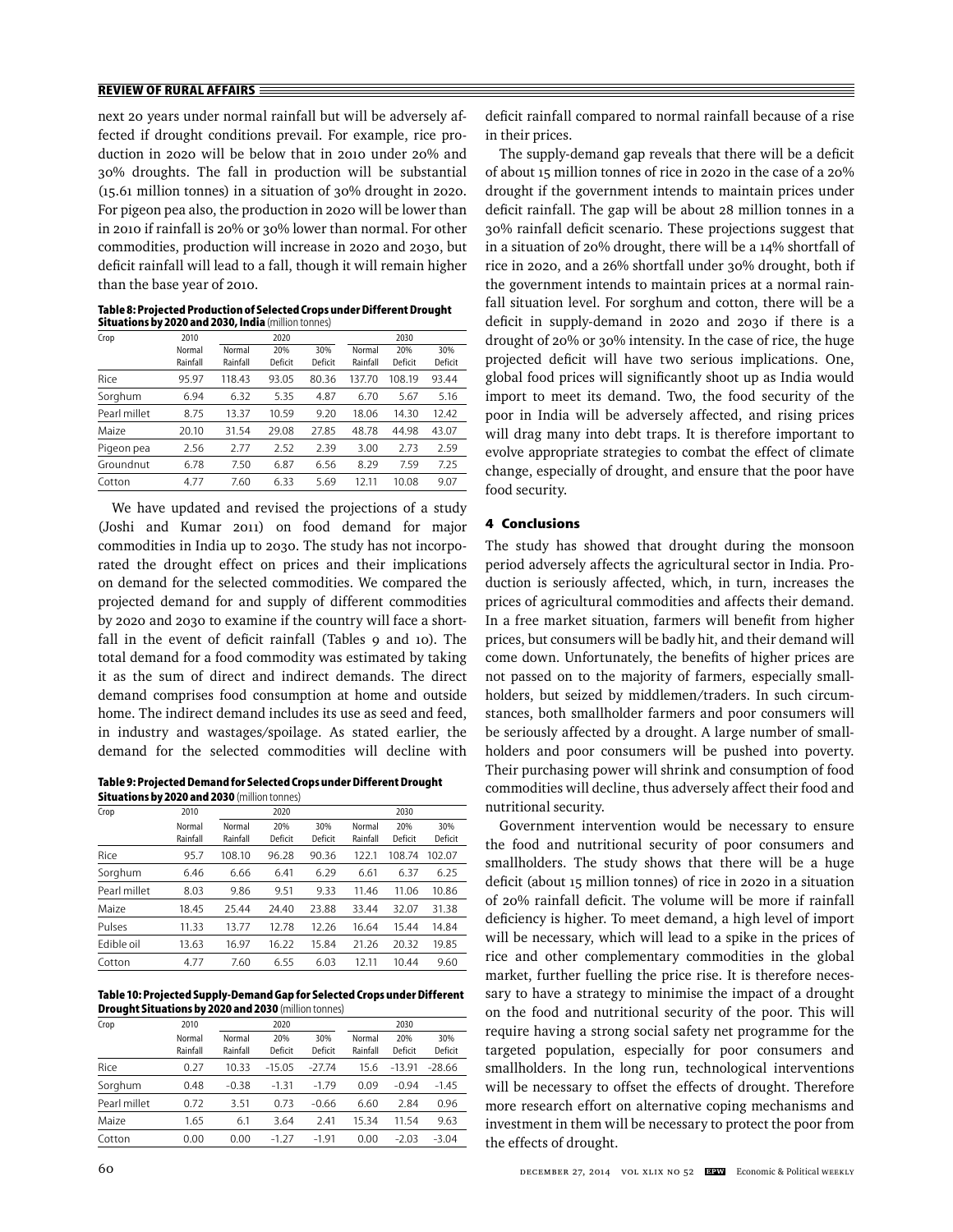## References

- Chen, C C, B A McCal and D E Schimmelpfenning (2004): "Yield Variability as Influenced by Climate: A Statistical Investigation", *Climate Change,* 66 (1-2), pp 239-61.
- Selvaraju, R (2003): "Impact of EI Nino-southern Oscillation on Indian Foodgrain Production", *International Journal of Climatology*, 23, pp 187-206.
- Joshi, P K and Praduman Kumar (2011): "Food Demand and Supply Projections for India: 2010- 2030", Trade, Agricultural Policies and Structural Changes in India's Agri-food System; Implications for National and Global Markets (TAP-SIM) Project No KBBE212617, IFPRI New Delhi.
- Kumar, K K, K Rupa Kumar, R G Ashrit, N R Deshpande and J W Hansen (2004): "Climate Impacts on Indian Agriculture", *International Journal of Climatology*, 24 (11), pp 1375-93.
- Kumar, S, B M K Raju, C A R Rao, K Kareemulla and B Venkateswarlu (2011): "Sensitivity of Yields of Major Rainfed Crops to Climate Change",

*Indian Journal of Agricultural Economics*, 66 (3), pp 340-52.

- Kumar, K S and J Parikh (2001): "Indian Agriculture and Climate Sensitivity", *Global Environmental Change*, 11 (2), pp 147-54.
- Kumar, Praduman, Anjani Kumar, Shinoj Parappurathu and S S Raju (2011): "Estimation of Demand Elasticity for Food Commodities in

India", *Agricultural Economics Research Review,* Vol 24 (1), pp 1-14.

- Lahiri, A K and P Roy (1985): "Rainfall and Supply Response: A Study of Rice in India", *Journal of Development Economics*, 18 (2-3), pp 315-34.
- Rao, C H H, S K Ray and K Subbarao (1988): "Unstable Agriculture and Droughts: Implications for Policy", Vikas, New Delhi.

#### **Appendix Table 1: Important Months Included in Area and Yield Response Models**

| Crop         | Area Response Function |                    | <b>Yield Response Function</b>   |
|--------------|------------------------|--------------------|----------------------------------|
|              | Rainfall (Month-P)     | Rainfall (Month-P) | Number of Rainy Days (Month-P-d) |
| Rice         | June, July, August     | July               | July, August, September, October |
| Sorghum      | June, July, August     | July               | July, August, September, October |
| Pearl millet | June, July, August     | July               | July, August, September, October |
| Maize        | June, July, August     | July               | July, August, September, October |
| Pigeon pea   | May, June, July        |                    | August, September, October       |
| Groundnut    | June, July, August     |                    | August, September                |
| Cotton       | April, May, June, July |                    | August, September                |

## **Appendix Table 2: Climate Area Response for Selected Crops in India**

| Appenuix Table 2: Chinate Area Response for Selected Crops in India<br>Variable | Unstandardised<br>Coefficients | Standard<br>Error | Standardised<br>Coefficients | t-value | p-value      | Variable                                              | Unstandardised<br>Coefficients | Standard<br>Error | Standardised<br>Coefficients | t-value | p-value        |
|---------------------------------------------------------------------------------|--------------------------------|-------------------|------------------------------|---------|--------------|-------------------------------------------------------|--------------------------------|-------------------|------------------------------|---------|----------------|
| Dependent variable: ln(rice area in 't' th year)                                |                                |                   |                              |         |              | Jun-P-sq                                              | $\mathbf{0}$                   | 0                 | $-0.0009$                    | $-0.14$ | 0.89           |
| (Constant)                                                                      | 0.5906                         | 0.1048            |                              | 5.63    | 0            | Jul-P-sq                                              | $\mathbf{0}$                   | $\mathbf 0$       | 0.0005                       | 0.04    | 0.97           |
| In(Area in t-1 year)                                                            | 0.8873                         | 0.0199            | 0.8845                       | 44.53   | $\mathbf 0$  | Aug-P-sq                                              | $\mathbf 0$                    | $\mathbf 0$       | $-0.0044$                    | $-0.38$ | 0.71           |
| Per cent deviation from normal rain                                             |                                |                   |                              |         |              | Adjusted R-square 0.9863                              |                                |                   |                              |         |                |
| Jun-P                                                                           | 0.0002                         | 0.0001            | 0.0056                       | 1.51    | 0.13         | Dependent variable: ln(pigeon pea area in 't'th year) |                                |                   |                              |         |                |
| July-P                                                                          | 0.0008                         | 0.0001            | 0.0315                       | 8.22    | $\mathbf 0$  | (Constant)                                            | 0.3937                         | 0.0949            |                              | 4.15    | $\mathbf 0$    |
| Aug-P                                                                           | 0.0004                         | 0.0001            | 0.0134                       | 3.95    | 0            | In(Area in t-1 year)                                  | 0.9046                         | 0.0221            | 0.8997                       | 40.88   | $\mathbf 0$    |
| Jun-P-sq                                                                        | $\mathbf{0}$                   | $\mathbf{0}$      | $-0.0035$                    | $-0.92$ | 0.36         | Per cent deviation from normal rain                   |                                |                   |                              |         |                |
| July-P-sq                                                                       | $\boldsymbol{0}$               | $\mathbf{0}$      | $-0.0177$                    | $-2.62$ | 0.01         | May-P                                                 | $\boldsymbol{0}$               | 0.0002            | 0.0001                       | 0.01    | 0.99           |
| Aug-P-sq                                                                        | $\overline{0}$                 | $\mathbf 0$       | $-0.005$                     | $-0.74$ | 0.46         | Jun-P                                                 | 0.0001                         | 0.0003            | 0.0017                       | 0.24    | 0.81           |
| Adjusted R-square                                                               | 0.995                          |                   |                              |         |              | Jul-P                                                 | $-0.0002$                      | 0.0003            | $-0.0041$                    | $-0.52$ | 0.6            |
| Dependent variable: ln(sorghum area in 't' th year)                             |                                |                   |                              |         |              | May-P-sg                                              | $\mathbf{0}$                   | $\mathbf{0}$      | $-0.0004$                    | $-0.05$ | 0.96           |
| (Constant)                                                                      | 1.2678                         | 0.2273            |                              | 5.58    | 0            | Jun-P-sa                                              | $\Omega$                       | $\Omega$          | $-0.0048$                    | $-0.66$ | 0.51           |
| In(Area in t-1 year)                                                            | 0.8092                         | 0.0335            | 0.8094                       | 24.18   | $\mathbf{0}$ | Jul-P-sq                                              | $\Omega$                       | $\Omega$          | $-0.0001$                    | $-0.02$ | 0.99           |
| Per cent deviation from normal rain                                             |                                |                   |                              |         |              | Adjusted R-square                                     | 0.9845                         |                   |                              |         |                |
| Jun-P                                                                           | $-0.0002$                      | 0.0004            | $-0.0037$                    | $-0.57$ | 0.57         | Dependent variable: ln(groundnut area in 't'th year)  |                                |                   |                              |         |                |
| July-P                                                                          | 0.0005                         | 0.0004            | 0.0093                       | 1.19    | 0.24         | (Constant)                                            | 0.9648                         | 0.1547            |                              | 6.24    | $\mathbf 0$    |
| Aug-P                                                                           | 0.0005                         | 0.0004            | 0.0072                       | 1.13    | 0.26         | In(Area in t-1 year)                                  | 0.8271                         | 0.0253            | 0.8282                       | 32.67   | $\mathbf 0$    |
| Jun-P-sq                                                                        | $\mathbf{0}$                   | $\mathbf{0}$      | $-0.0038$                    | $-0.56$ | 0.58         | Per cent deviation from normal rain                   |                                |                   |                              |         |                |
| July-P-sq                                                                       | $\mathbf{0}$                   | $\mathbf{0}$      | $-0.0008$                    | $-0.05$ | 0.96         | Jun-P                                                 | $-0.0006$                      | 0.0005            | $-0.0097$                    | $-1.25$ | 0.21           |
| Aug-P-sg                                                                        | $\overline{0}$                 | $\overline{0}$    | $-0.0142$                    | $-0.87$ | 0.39         | July-P                                                | 0.0002                         | 0.0005            | 0.0038                       | 0.44    | 0.66           |
| Adjusted R-square                                                               | 0.987                          |                   |                              |         |              | Aug-P                                                 | 0.0007                         | 0.0005            | 0.0095                       | 1.3     | 0.19           |
| Dependent variable: ln(pearl millet area in 't' th year)                        |                                |                   |                              |         |              | Jun-P-sq                                              | $\mathbf{0}$                   | $\mathbf{0}$      | $-0.0041$                    | $-0.51$ | 0.61           |
| (Constant)                                                                      | 1.1387                         | 0.2675            |                              | 4.26    | 0            | July-P-sq                                             | $\mathbf{0}$                   | $\mathbf 0$       | 0.0058                       | 0.33    | 0.74           |
| In(Area in t-1 year)                                                            | 0.8682                         | 0.031             | 0.8617                       | 28.01   | $\mathbf 0$  | Aug-P-sq                                              | $\overline{0}$                 | $\overline{0}$    | $-0.012$                     | $-0.7$  | 0.49           |
| Per cent deviation from normal rain                                             |                                |                   |                              |         |              | Adjusted R-square                                     | 0.8963                         |                   |                              |         |                |
| Jun-P                                                                           | $-0.0002$                      | 0.0004            | $-0.0033$                    | $-0.46$ | 0.64         | Dependent variable: In(cotton area in 't'th year)     |                                |                   |                              |         |                |
| Jul-P                                                                           | 0.001                          | 0.0004            | 0.0215                       | 2.7     | 0.01         | (Constant)                                            | 0.4637                         | 0.1477            |                              | 3.14    | $\mathbf 0$    |
| Aug-P                                                                           | 0.001                          | 0.0004            | 0.0166                       | 2.44    | 0.02         | In(Area in t-1 year)                                  | 0.9247                         | 0.0234            | 0.9206                       | 39.57   | $\overline{0}$ |
| Jun-P-sq                                                                        | $\boldsymbol{0}$               | $\mathbf 0$       | $-0.0014$                    | $-0.19$ | 0.85         | Per cent deviation from normal rain                   |                                |                   |                              |         |                |
| Jul-P-sa                                                                        | $\mathbf{0}$                   | $\Omega$          | $-0.0029$                    | $-0.21$ | 0.84         | Apr-P                                                 | 0.0002                         | 0.0001            | 0.012                        | 1.3     | 0.19           |
| Aug-P-sg                                                                        | $\mathbf{0}$                   | $\Omega$          | $-0.0263$                    | $-1.9$  | 0.06         | May-P                                                 | 0.0001                         | 0.0001            | 0.0072                       | 0.86    | 0.39           |
| Adjusted R-square                                                               | 0.9868                         |                   |                              |         |              | Jun-P                                                 | $-0.0001$                      | 0.0003            | $-0.0016$                    | $-0.25$ | 0.8            |
| Dependent variable: ln(maize area in 't'th year)                                |                                |                   |                              |         |              | Jul-P                                                 | 0.0008                         | 0.0003            | 0.0221                       | 2.82    | 0.01           |
| (Constant)                                                                      | 0.4147                         | 0.1268            |                              | 3.27    | $\mathbf 0$  | Apr-P-sq                                              | $\mathbf{0}$                   | $\mathbf{0}$      | $-0.0117$                    | $-1.26$ | 0.21           |
| In(Area in t-1 year)                                                            | 0.9408                         | 0.0181            | 0.9352                       | 52.01   | $\mathbf 0$  | May-P-sq                                              | $\mathbf 0$                    | $\Omega$          | $-0.0046$                    | $-0.55$ | 0.58           |
| Per cent deviation from normal rain                                             |                                |                   |                              |         |              | Jun-P-sq                                              | $\Omega$                       | $\Omega$          | $-0.0011$                    | $-0.17$ | 0.86           |
| Jun-P                                                                           | $-0.0001$                      | 0.0002            | $-0.0049$                    | $-0.77$ | 0.44         |                                                       | $\overline{0}$                 | $\mathbf{0}$      |                              |         |                |
| Jul-P                                                                           | 0.0002                         | 0.0002            | 0.006                        | 0.89    | 0.37         | Jul-P-sa                                              |                                |                   | $-0.0151$                    | $-1.92$ | 0.06           |
| Aug-P                                                                           | 0.0002                         | 0.0002            | 0.0073                       | 1.23    | 0.22         | Adjusted R-square 0.9904                              |                                |                   |                              |         |                |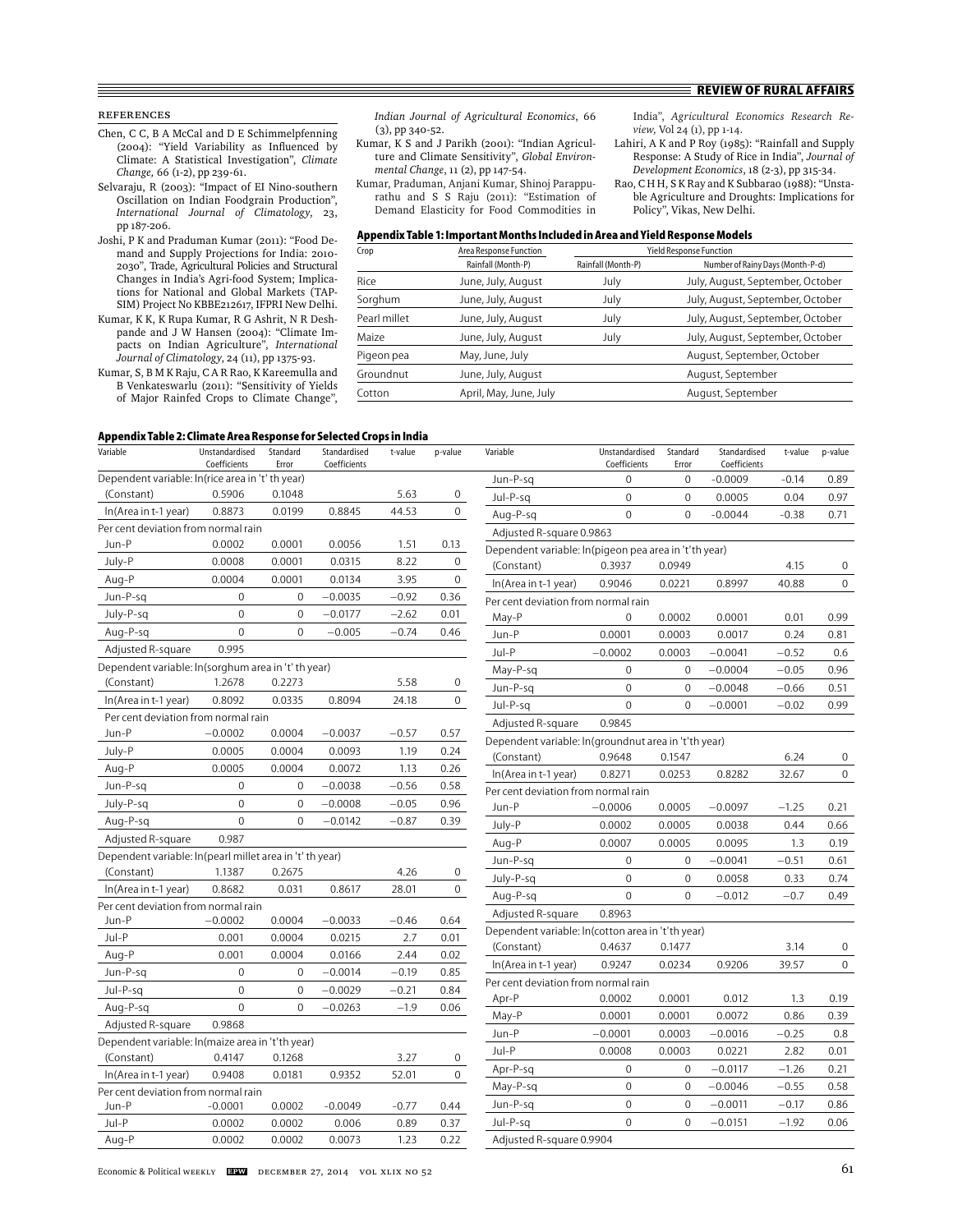## **Appendix Table 3: Climate Yield Response for Selected Crops in India**

| Appenuix Table 5: Chinate Tield Nesponse for Selected Crops in India<br>Variable | Unstandardised   | Standard     | Standardised | t-value | p-value        | Variable                                                       | Unstandardised   | Standard         | Standardised | t-value | p-value        |
|----------------------------------------------------------------------------------|------------------|--------------|--------------|---------|----------------|----------------------------------------------------------------|------------------|------------------|--------------|---------|----------------|
| Dependent variable: ln(rice yield in 't' th year)                                | Coefficients     | Error        | Coefficients |         |                | Dependent variable: ln(maize yield in 't' th year)             | Coefficients     | Error            | Coefficients |         |                |
| (Constant)                                                                       | $-5.0272$        | 1.1789       |              | $-4.26$ | 0              | (Constant)                                                     | $-8.6734$        | 1.6421           |              | $-5.28$ | $\mathbf 0$    |
| In(Yield in 't-1' year)                                                          | 0.3686           | 0.0336       | 0.3815       | 10.98   | $\mathbf 0$    | In(Yield in 't-1' year)                                        | 0.275            | 0.0414           | 0.276        | 6.65    | $\mathbf 0$    |
| Per cent deviation from normal rain                                              |                  |              |              |         |                | Per cent deviation from normal rain                            |                  |                  |              |         |                |
| Jul-P                                                                            | 0.0009           | 0.0002       | 0.0958       | 4.63    | 0              | Jul-P                                                          | 0.0002           | 0.0003           | 0.0257       | 0.85    | 0.4            |
| Jul-P-sq                                                                         | $\mathbf 0$      | $\mathbf{0}$ | $-0.0276$    | $-0.75$ | 0.45           | Jul-P-sq                                                       | $\mathbf 0$      | $\mathbf{0}$     | $-0.1053$    | $-1.98$ | 0.05           |
| Per cent deviation from normal number of rainy days                              |                  |              |              |         |                | Per cent deviation from normal number of rainy days            |                  |                  |              |         |                |
| Jul-P-d                                                                          | 0.0008           | 0.0003       | 0.0519       | 2.93    | 0              | Jul-P-d                                                        | 0.0008           | 0.0004           | 0.0544       | 2.13    | 0.03           |
| Aug-P-d                                                                          | 0.0006           | 0.0003       | 0.0311       | 1.84    | 0.07           | Aug-P-d                                                        | 0.0011           | 0.0004           | 0.0576       | 2.35    | 0.02           |
| Sep-P-d                                                                          | 0.0012           | 0.0002       | 0.1088       | 5.84    | 0              | Sep-P-d                                                        | 0.001            | 0.0003           | 0.0888       | 3.26    | $\mathbf 0$    |
| Oct-P-d                                                                          | 0.0006           | 0.0001       | 0.1044       | 4.81    | $\mathbf 0$    | Oct-P-d                                                        | $\mathbf{0}$     | 0.0002           | $-0.0092$    | $-0.29$ | 0.77           |
| Jul-P-d-sq                                                                       | $\mathbf 0$      | $\mathbf 0$  | $-0.0021$    | $-0.11$ | 0.91           | Jul-P-d-sq                                                     | $\mathbf{0}$     | $\mathbf{0}$     | 0.0194       | 0.7     | 0.48           |
| Aug-P-d-sg                                                                       | $\mathbf 0$      | $\mathbf 0$  | $-0.0786$    | $-2.2$  | 0.03           | Aug-P-d-sg                                                     | $\mathbf 0$      | $\Omega$         | $-0.0032$    | $-0.06$ | 0.95           |
| Sep-P-d-sq                                                                       | $\mathbf 0$      | $\mathbf{0}$ | $-0.0851$    | $-4.32$ | 0              | Sep-P-d-sq                                                     | $\mathbf 0$      | $\mathbf{0}$     | $-0.1014$    | $-3.51$ | $\mathbf 0$    |
| Oct-P-d-sq                                                                       | $\mathbf{0}$     | $\mathbf{0}$ | $-0.1009$    | $-4.43$ | $\mathbf 0$    | Oct-P-d-sq                                                     | $\mathbf 0$      | $\mathbf{0}$     | 0.0148       | 0.45    | 0.66           |
| Carbon                                                                           |                  |              |              |         |                | Carbon                                                         |                  |                  |              |         |                |
| ln(CO <sub>2</sub> )                                                             | 1.6496           | 0.2196       | 0.1429       | 7.51    | $\overline{0}$ | ln(CO <sub>2</sub> )                                           | 2.3371           | 0.2983           | 0.2058       | 7.83    | $\mathbf 0$    |
| Adjusted R-square                                                                | 0.871            |              |              |         |                | Adjusted R-square                                              | 0.7463           |                  |              |         |                |
| Dependent variable: ln(sorghum yield in 't' th year)                             |                  |              |              |         |                | Dependent variable: ln(pigeon pea yield in 't' th year)        |                  |                  |              |         |                |
| (Constant)                                                                       | $-2.5936$        | 2.0152       |              | $-1.29$ | $0.2\,$        | (Constant)                                                     | 4.804            | 2.0808           |              | 2.31    | 0.02           |
| In(Yield in 't-1' year)                                                          | 0.2811           | 0.0466       | 0.2871       | 6.03    | $\mathbf{0}$   |                                                                |                  | 0.0422           | 0.3424       | 7.94    | $\mathbf 0$    |
| Per cent deviation from normal rain                                              |                  |              |              |         |                | In(Yield in 't-1' year)                                        | 0.3355           |                  |              |         |                |
| Jul-P                                                                            | 0.0009           | 0.0003       | 0.1015       | 2.51    | 0.01           | Per cent deviation from normal number of rainy days<br>Aug-P-d | 0.001            | 0.0006           | 0.0505       | 1.64    | 0.1            |
| Jul-P-sq                                                                         | $\mathbf{0}$     | $\mathbf{0}$ | $-0.1128$    | $-1.3$  | 0.2            | Sep-P-d                                                        | 0.0015           |                  |              | 3.95    | $\overline{0}$ |
| Per cent deviation from normal number of rainy days                              |                  |              |              |         |                |                                                                | 0.0007           | 0.0004<br>0.0002 | 0.1302       |         |                |
| Jul-P-d                                                                          | 0.0008           | 0.0005       | 0.0558       | 1.78    | 0.08           | Oct-P-d                                                        |                  |                  | 0.1174       | 2.88    | $\mathbf 0$    |
| Aug-P-d                                                                          | 0.0017           | 0.0006       | 0.0896       | 2.88    | 0              | Aug-P-d-sg                                                     | $\mathbf{0}$     | $\mathbf{0}$     | $-0.05$      | $-1.57$ | 0.12           |
| Sep-P-d                                                                          | 0.0014           | 0.0004       | 0.1277       | 3.7     | $\mathbf 0$    | Sep-P-d-sq                                                     | $\mathbf{0}$     | $\mathbf{0}$     | $-0.1034$    | $-2.98$ | $\mathbf 0$    |
| Oct-P-d                                                                          | 0.0006           | 0.0002       | 0.1083       | 2.74    | 0.01           | Oct-P-d-sq                                                     | $\mathbf 0$      | $\mathbf{0}$     | $-0.0821$    | $-1.95$ | 0.05           |
| Jul-P-d-sq                                                                       | $\mathbf 0$      | 0            | 0.0217       | 0.64    | 0.52           | Carbon                                                         |                  |                  |              |         |                |
| Aug-P-d-sq                                                                       | $\boldsymbol{0}$ | $\mathbf 0$  | $-0.0518$    | $-0.64$ | 0.52           | ln(CO <sub>2</sub> )                                           | 1.8861           | 0.3464           | 0.1777       | 5.44    | $\mathbf 0$    |
| Sep-P-d-sq                                                                       | $\boldsymbol{0}$ | $\mathbf 0$  | $-0.0781$    | $-2.15$ | 0.03           | Adjusted R-square                                              | 0.6341           |                  |              |         |                |
| Oct-P-d-sq                                                                       | $\overline{0}$   | $\Omega$     | $-0.0997$    | $-2.39$ | 0.02           | Dependent variable: ln(groundnut yield in 't' th year)         |                  |                  |              |         |                |
| Carbon                                                                           |                  |              |              |         |                | (Constant)                                                     | $-2.9775$        | 2.2536           |              | $-1.32$ | 0.19           |
| ln(CO <sub>2</sub> )                                                             | 1.175            | 0.3521       | 0.098        | 3.34    | 0              | In(Yield in 't-1' year)                                        | 0.2078           | 0.0446           | 0.2126       | 4.66    | $\mathbf 0$    |
| Adjusted R-square                                                                | 0.739            |              |              |         |                | Per cent deviation from normal number of rainy days            |                  |                  |              |         |                |
| Dependent variable: ln(pear millet yield in 't' th year)                         |                  |              |              |         |                | Aug-P-d                                                        | 0.001            | 0.0006           | 0.069        | 1.61    | 0.11           |
| (Constant)                                                                       | $-11.2385$       | 2.9215       |              | $-3.85$ | 0              | Sep-P-d                                                        | 0.0019           | 0.0004           | 0.2164       | 4.75    | $\overline{0}$ |
| In(Yield in 't-1' year)                                                          | 0.5156           | 0.0448       | 0.5139       | 11.52   | 0              | Aug-P-d-sq                                                     | $\mathbf 0$      | $\mathbf{0}$     | $-0.0598$    | $-1.36$ | 0.18           |
| Per cent deviation from normal rain                                              |                  |              |              |         |                | Sep-P-d-sq                                                     | $\mathbf 0$      | $\mathbf{0}$     | $-0.1358$    | $-2.79$ | 0.01           |
| Jul-P                                                                            | 0.0017           | 0.0004       | 0.1677       | 3.81    | 0              | Carbon                                                         |                  |                  |              |         |                |
| Jul-P-sq                                                                         | $\mathbf{0}$     | $\mathbf{0}$ | $-0.0807$    | $-1.08$ | 0.28           | $ln(C_0)$                                                      | 1.435            | 0.3945           | 0.1496       | 3.64    | $\mathbf 0$    |
| Per cent deviation from normal number of rainy days                              |                  |              |              |         |                | Adjusted R-square                                              | 0.3478           |                  |              |         |                |
| Jul-P-d                                                                          | 0.0007           | 0.0006       | 0.0407       | 1.15    | 0.25           | Dependent variable: ln(cotton yield in 't' th year)            |                  |                  |              |         |                |
| Aug-P-d                                                                          | 0.0022           | 0.0007       | 0.1067       | 3.14    | $\overline{0}$ | (Constant)                                                     | $-10.6663$       | 2.5733           |              | $-4.15$ | $\mathbf 0$    |
| $Sep-P-d$                                                                        | 0.001            | 0.0005       | 0.0832       | 2.14    | 0.03           | In(Yield in 't-1' year)                                        | 0.4723           | 0.049            | 0.466        | 9.64    | $\mathbf 0$    |
| $Oct-P-d$                                                                        | 0.0001           | 0.0003       | 0.0143       | 0.32    | 0.75           | Per cent deviation from normal number of rainy days            |                  |                  |              |         |                |
| Jul-P-d-sq                                                                       | $\mathbf 0$      | $\mathbf 0$  | 0.0605       | 1.61    | 0.11           | Aug-P-d                                                        | 0.0014           | 0.0006           | 0.0719       | 2.21    | 0.03           |
| Aug-P-d-sg                                                                       | $\boldsymbol{0}$ | $\mathbf 0$  | $-0.1433$    | $-2.01$ | 0.05           | Sep-P-d                                                        | 0.0017           | 0.0004           | 0.1446       | 4.1     | $\mathbf 0$    |
| Sep-P-d-sq                                                                       | $\boldsymbol{0}$ | $\mathbf 0$  | $-0.0391$    | $-0.97$ | 0.33           | Aug-P-d-sq                                                     | $\boldsymbol{0}$ | $\mathbf 0$      | $-0.0607$    | $-1.82$ | 0.07           |
| Oct-P-d-sq                                                                       | 0                | $\mathbf 0$  | $-0.0257$    | $-0.54$ | 0.59           | Sep-P-d-sq                                                     | $\boldsymbol{0}$ | $\mathbf 0$      | $-0.0985$    | $-2.66$ | 0.01           |
| Carbon                                                                           |                  |              |              |         |                | Carbon                                                         |                  |                  |              |         |                |
| $ln(CO_2)$                                                                       | 2.4115           | 0.5156       | 0.1699       | 4.68    | 0              | In(Co <sub>2</sub> )                                           | 2.3168           | 0.4535           | 0.1678       | 5.11    | $\mathbf 0$    |
| Adjusted R-square                                                                | 0.6477           |              |              |         |                | Adjusted R-square                                              | 0.7173           |                  |              |         |                |

| Variable                                                | Unstandardised<br>Coefficients | Standard<br>Error | Standardised<br>Coefficients | t-value | p-value |
|---------------------------------------------------------|--------------------------------|-------------------|------------------------------|---------|---------|
| Dependent variable: ln(maize yield in 't' th year)      |                                |                   |                              |         |         |
| (Constant)                                              | $-8.6734$                      | 1.6421            |                              | $-5.28$ | 0       |
| In(Yield in 't-1' year)                                 | 0.275                          | 0.0414            | 0.276                        | 6.65    | 0       |
| Per cent deviation from normal rain                     |                                |                   |                              |         |         |
| Jul-P                                                   | 0.0002                         | 0.0003            | 0.0257                       | 0.85    | 0.4     |
| Jul-P-sq                                                | 0                              | 0                 | $-0.1053$                    | $-1.98$ | 0.05    |
| Per cent deviation from normal number of rainy days     |                                |                   |                              |         |         |
| Jul-P-d                                                 | 0.0008                         | 0.0004            | 0.0544                       | 2.13    | 0.03    |
| Aug-P-d                                                 | 0.0011                         | 0.0004            | 0.0576                       | 2.35    | 0.02    |
| Sep-P-d                                                 | 0.001                          | 0.0003            | 0.0888                       | 3.26    | 0       |
| Oct-P-d                                                 | 0                              | 0.0002            | $-0.0092$                    | $-0.29$ | 0.77    |
| Jul-P-d-sq                                              | 0                              | 0                 | 0.0194                       | 0.7     | 0.48    |
| Aug-P-d-sq                                              | 0                              | 0                 | $-0.0032$                    | $-0.06$ | 0.95    |
| Sep-P-d-sq                                              | 0                              | 0                 | $-0.1014$                    | $-3.51$ | 0       |
| Oct-P-d-sq                                              | 0                              | 0                 | 0.0148                       | 0.45    | 0.66    |
| Carbon                                                  |                                |                   |                              |         |         |
| $ln(CO_2)$                                              | 2.3371                         | 0.2983            | 0.2058                       | 7.83    | 0       |
| Adjusted R-square                                       | 0.7463                         |                   |                              |         |         |
| Dependent variable: ln(pigeon pea yield in 't' th year) |                                |                   |                              |         |         |
| (Constant)                                              | 4.804                          | 2.0808            |                              | 2.31    | 0.02    |
| In(Yield in 't-1' year)                                 | 0.3355                         | 0.0422            | 0.3424                       | 7.94    | 0       |
| Per cent deviation from normal number of rainy days     |                                |                   |                              |         |         |
| Aug-P-d                                                 | 0.001                          | 0.0006            | 0.0505                       | 1.64    | 0.1     |
| Sep-P-d                                                 | 0.0015                         | 0.0004            | 0.1302                       | 3.95    | 0       |
| Oct-P-d                                                 | 0.0007                         | 0.0002            | 0.1174                       | 2.88    | 0       |
| Aug-P-d-sq                                              | 0                              | 0                 | $-0.05$                      | $-1.57$ | 0.12    |
| Sep-P-d-sq                                              | 0                              | 0                 | $-0.1034$                    | $-2.98$ | 0       |
| Oct-P-d-sq                                              | 0                              | 0                 | $-0.0821$                    | $-1.95$ | 0.05    |
| Carbon                                                  |                                |                   |                              |         |         |
| $ln(CO_2)$                                              | 1.8861                         | 0.3464            | 0.1777                       | 5.44    | 0       |
| Adjusted R-square                                       | 0.6341                         |                   |                              |         |         |
| Dependent variable: ln(groundnut yield in 't' th year)  |                                |                   |                              |         |         |
| (Constant)                                              | $-2.9775$                      | 2.2536            |                              | $-1.32$ | 0.19    |
| In(Yield in 't-1' year)                                 | 0.2078                         | 0.0446            | 0.2126                       | 4.66    | 0       |
| Per cent deviation from normal number of rainy days     |                                |                   |                              |         |         |
| Aug-P-d                                                 | 0.001                          | 0.0006            | 0.069                        | 1.61    | 0.11    |
| Sep-P-d                                                 | 0.0019                         | 0.0004            | 0.2164                       | 4.75    | 0       |
| Aug-P-d-sq                                              | 0                              | 0                 | $-0.0598$                    | $-1.36$ | 0.18    |
| Sep-P-d-sq                                              | $\mathbf 0$                    | 0                 | $-0.1358$                    | $-2.79$ | 0.01    |
| Carbon                                                  |                                |                   |                              |         |         |
| ln(Co <sub>2</sub> )                                    | 1.435                          | 0.3945            | 0.1496                       | 3.64    | 0       |
| Adjusted R-square                                       | 0.3478                         |                   |                              |         |         |
| Dependent variable: ln(cotton yield in 't' th year)     |                                |                   |                              |         |         |
| (Constant)                                              | $-10.6663$                     | 2.5733            |                              | $-4.15$ | 0       |
| In(Yield in 't-1' year)                                 | 0.4723                         | 0.049             | 0.466                        | 9.64    | 0       |
| Per cent deviation from normal number of rainy days     |                                |                   |                              |         |         |
| Aug-P-d                                                 | 0.0014                         | 0.0006            | 0.0719                       | 2.21    | 0.03    |
| Sep-P-d                                                 | 0.0017                         | 0.0004            | 0.1446                       | 4.1     | 0       |
| Aug-P-d-sq                                              | 0                              | 0                 | $-0.0607$                    | $-1.82$ | 0.07    |
| Sep-P-d-sg                                              | 0                              | 0                 | 0.0985                       | $-2.66$ | 0.01    |
| Carbon                                                  |                                |                   |                              |         |         |
| ln(Co <sub>2</sub> )                                    | 2.3168                         | 0.4535            | 0.1678                       | 5.11    | 0       |
| Adjusted R-square                                       | 0.7173                         |                   |                              |         |         |

Ξ

## **Appendix Table 4: Supply Response Elasticity for Selected Crops in India**

| .            | .      |              |               |           |            |              |
|--------------|--------|--------------|---------------|-----------|------------|--------------|
| Crop         | Output | Human Labour | Animal Labour | Machinery | Fertiliser | Other Inputs |
|              |        | W/P          | b/P           | m/P       | r/P        | o/P          |
| Rice         | 0.2249 | $-0.0786$    | $-0.0369$     | $-0.0335$ | $-0.0155$  | $-0.0603$    |
| Sorghum      | 0.4206 | $-0.1534$    | $-0.0921$     | $-0.0798$ | $-0.0505$  | $-0.0448$    |
| Pearl millet | 0.6424 | $-0.2792$    | $-0.1490$     | $-0.0704$ | $-0.0861$  | $-0.0577$    |
| Maize        | 0.1189 | $-0.0164$    | $-0.0527$     | $-0.0350$ | 0.0347     | $-0.0493$    |
| Pigeon pea   | 0.0949 | $-0.0326$    | $-0.0251$     | $-0.0332$ | $-0.0056$  | 0.0017       |
| Groundnut    | 0.3700 | $-0.1691$    | $-0.0534$     | $-0.0414$ | $-0.0498$  | $-0.0563$    |
| Cotton       | 0.2623 | $-0.1046$    | $-0.0197$     | $-0.0252$ | $-0.0480$  | $-0.0647$    |
|              |        |              |               |           |            |              |

Source: Computed by authors.